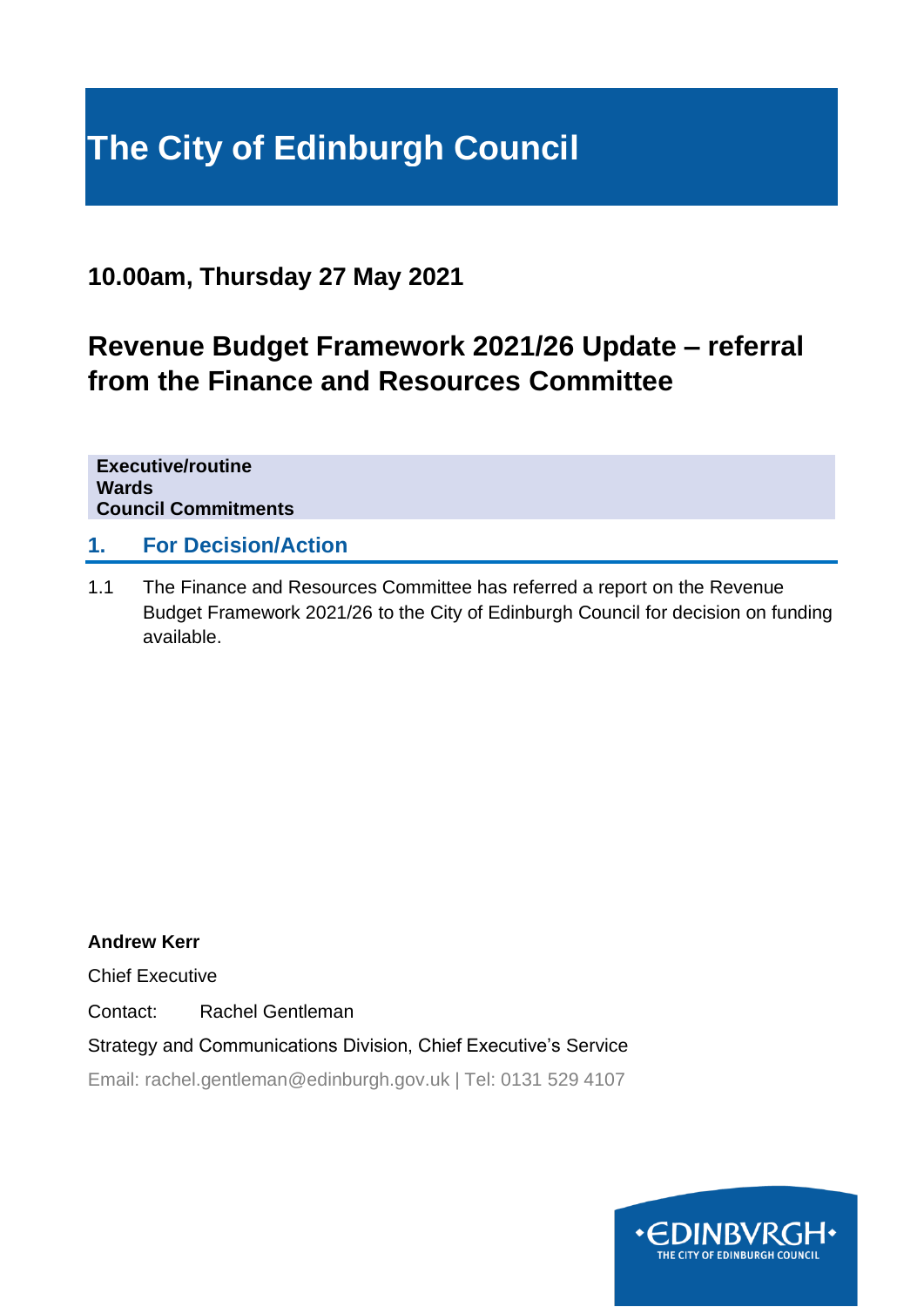## **Revenue Budget Framework 2021/26 Update**

#### **2. Terms of Referral**

- 2.1 On 20 May 2021, the Finance and Resources Committee considered a report providing an update on the projected revenue outturn position for 2020/21, and a number of proposed changes to financial planning assumptions affecting future years of the budget framework.
- 2.2 Following the receipt of significant additional revenue funding late in 2020/21 and after taking account of estimated COVID-related financial impacts over the next two financial years, the report intimated the availability of one-off resources of up to £20.150m to address budget pressures, anticipated shortfalls in savings delivery and other member priorities in 2021/22 and 2022/23. In so doing, however, members are reminded of the pressing need for a sustainable savings plan, rooted in the priorities set out within the Council's Business Plan, to be developed later in the year to address significant future years' projected funding gaps.
- 2.3 The Finance and Resources Committee agreed:
	- 2.3.1 To note that a balanced revenue outturn for 2020/21 continued to be forecast;
	- 2.3.2 To note that, following the receipt of significant additional COVID-related funding late in 2020/21, up to £20.150m was available to address budget pressures, anticipated savings delivery shortfalls and member priorities in 2021/22 and 2022/23;
	- 2.3.3 To refer, on this basis, the report to Council on 27 May 2021 for decision on funding available;
	- 2.2.4 To note, nonetheless, that the medium- to longer-term impacts of the pandemic and other key risk factors would continue to be kept under active review; and
	- 2.2.5 To note additionally the more fundamental need to initiate by Autumn 2021 a comprehensive savings programme, rooted in the priorities set out within the Council's Business Plan, to address the estimated revenue funding gap.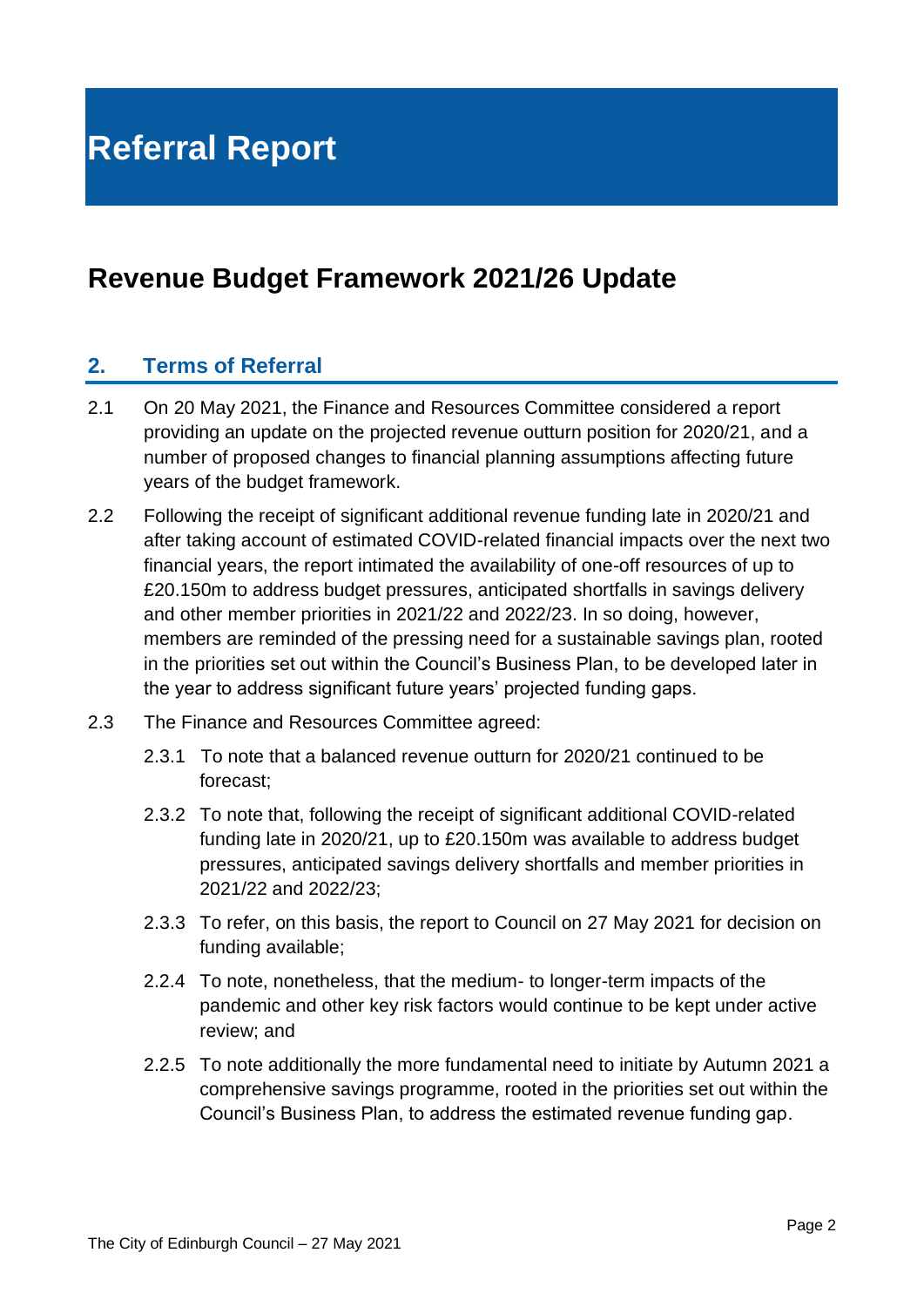#### **3. Background Reading/ External References**

- 3.1 Finance and Resources Committee of 20 May 2021
- 3.1 [Finance and Resources Committee –](https://edinburgh.public-i.tv/core/portal/webcast_interactive/567515) 20 May 2021 Webcast

#### **4. Appendices**

4.1 Appendix 1 – report by the Executive Director of Resources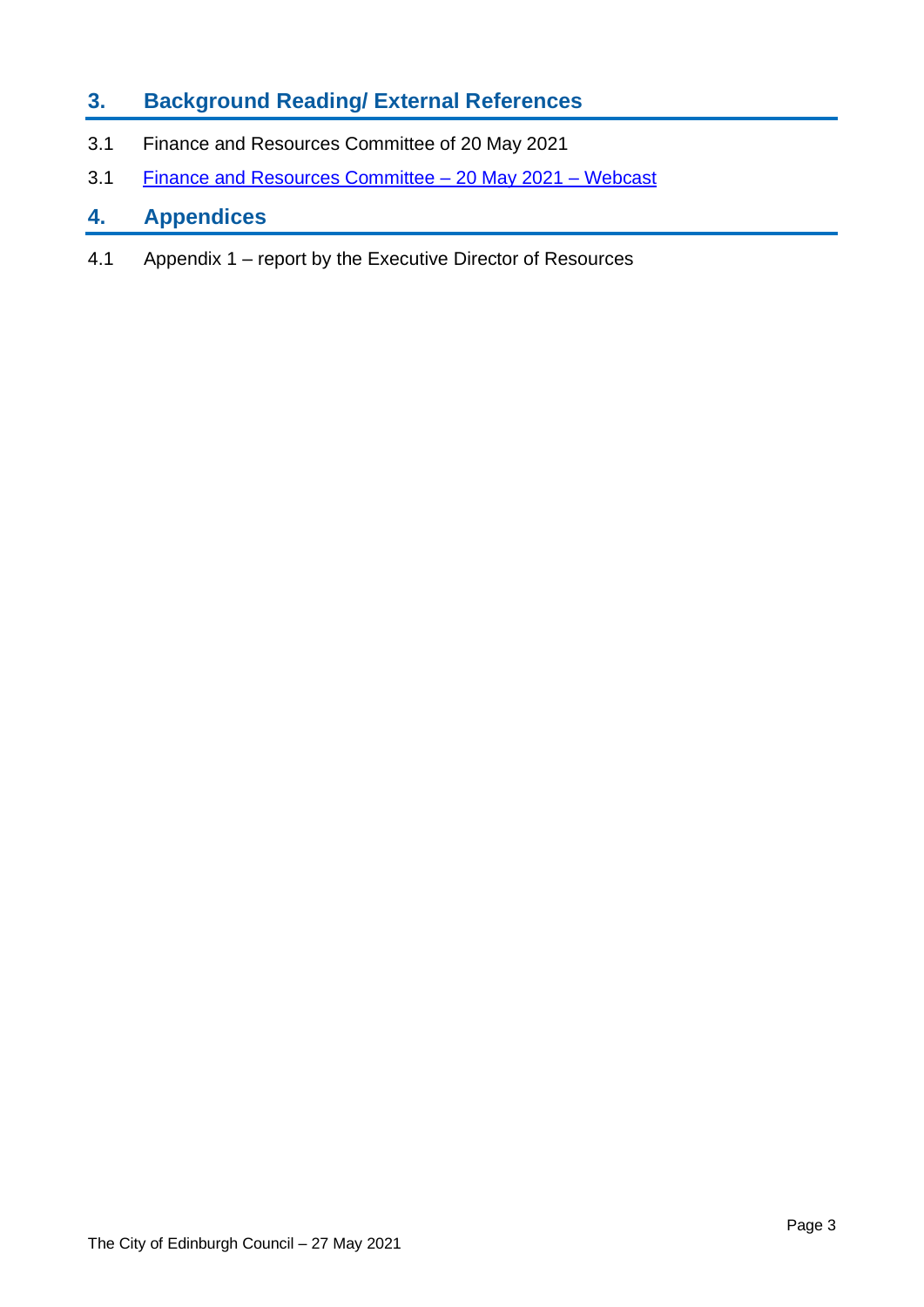# **Finance and Resources Committee**

### **10.00am, Thursday, 20 May 2021**

## **Revenue Budget Framework 2021/26 Update**

| <b>Executive/routine</b>   | <b>Executive</b> |
|----------------------------|------------------|
| <b>Wards</b>               | All              |
| <b>Council Commitments</b> |                  |

#### **1. Recommendations**

- 1.1 Members of the Finance and Resources Committee are recommended:
	- 1.1.1 to note that a balanced revenue outturn for 2020/21 continues to be forecast;
	- 1.1.2 to note that, following the receipt of significant additional COVID-related funding late in 2020/21, up to £20.150m is available to address budget pressures, anticipated savings delivery shortfalls and member priorities in 2021/22 and 2022/23;
	- 1.1.3 to refer, on this basis, the report to Council on 27 May 2021 for decision on funding available;
	- 1.1.4 to note, nonetheless, that the medium- to longer-term impacts of the pandemic and other key risk factors will continue to be kept under active review; and,
	- 1.1.5 to note additionally the more fundamental need to initiate by Autumn 2021 a comprehensive savings programme, rooted in the priorities set out within the Council's Business Plan, to address the estimated revenue funding gap.

#### **Stephen S. Moir**

#### Executive Director of Resources

Contact: Hugh Dunn, Head of Finance Finance Division, Resources Directorate E-mail: [hugh.dunn@edinburgh.gov.uk](mailto:hugh.dunn@edinburgh.gov.uk) | Tel: 0131 469 3150

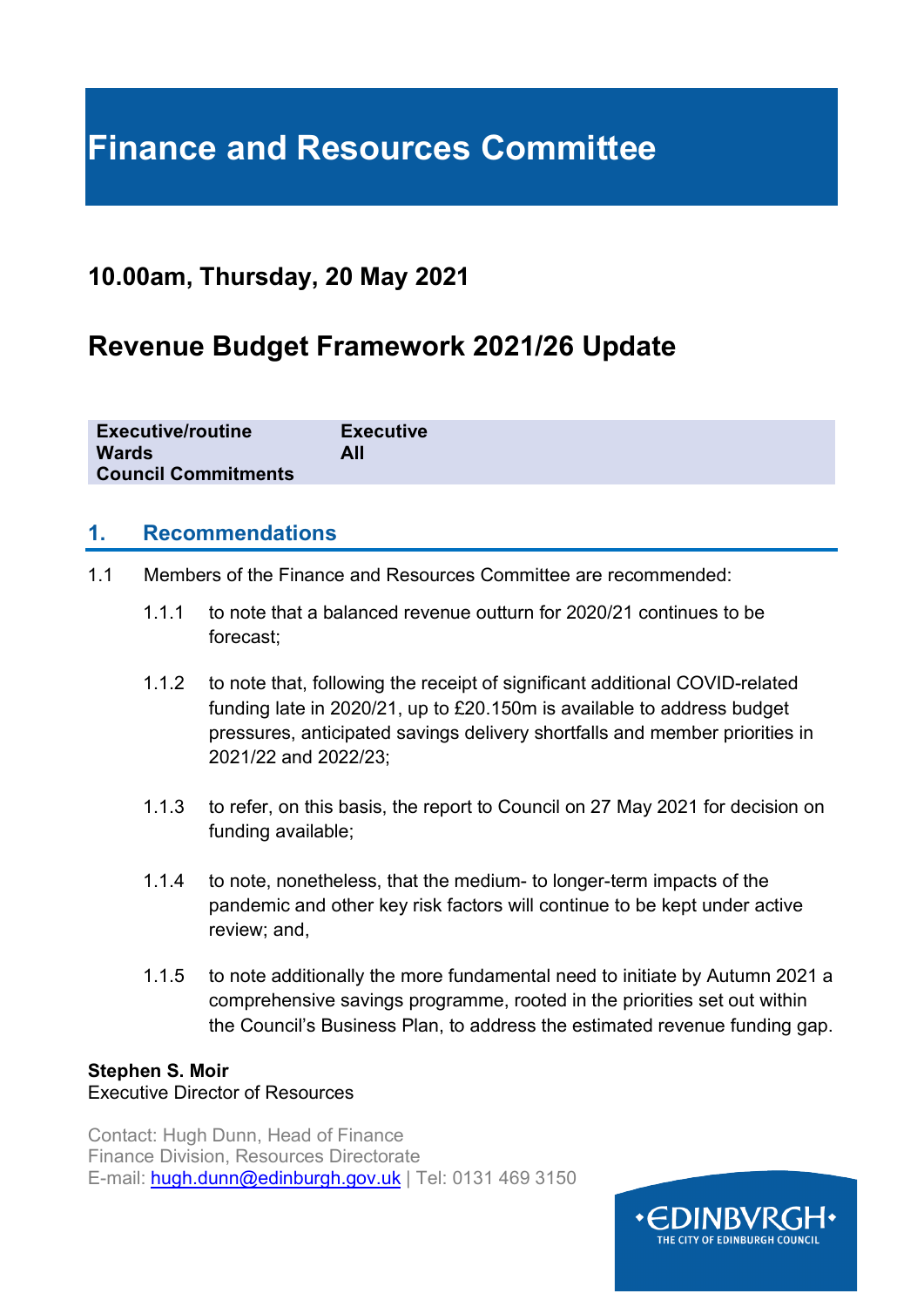**Report**

## **Revenue Budget Framework 2021/26 Update**

#### **2. Executive Summary**

- 2.1 This report updates members on the projected revenue outturn position for 2020/21, as well as a number of proposed changes to financial planning assumptions affecting future years of the budget framework.
- 2.2 Following the receipt of significant additional revenue funding late in 2020/21 and after taking account of estimated COVID-related financial impacts over the next two financial years, the report intimates the availability of one-off resources of up to £20.150m to address budget pressures, anticipated shortfalls in savings delivery and other member priorities in 2021/22 and 2022/23. In so doing, however, members are reminded of the pressing need for a sustainable savings plan, rooted in the priorities set out within the Council's Business Plan, to be developed later in the year to address significant future years' projected funding gaps.

#### **3. Background**

#### **2020/21 revenue budget**

3.1 Given the unprecedented nature and scale of disruption to the Council's activity during 2020/21, members have considered a succession of detailed in-year revenue monitoring reports, the most recent of which was presented to the Committee's last meeting on 4 March 2021. Despite cumulative pandemic-related expenditure and income impacts of some £85m, following the confirmation of additional in-year funding for local authorities, a balanced overall position was forecast as of that time. The potential to receive further significant in-year funding was also noted but with the Council's precise allocation remaining to be confirmed.

#### **2021/22 revenue budget**

3.2 Members of Council also approved a balanced one-year revenue budget for 2021/22 on 18 February 2021. In so doing, however, it was noted that there remained the potential for change based on the outcome of both the UK Budget and subsequent stages of the Draft Scottish Budget's Parliamentary consideration. A corresponding members' briefing summarising the main elements of these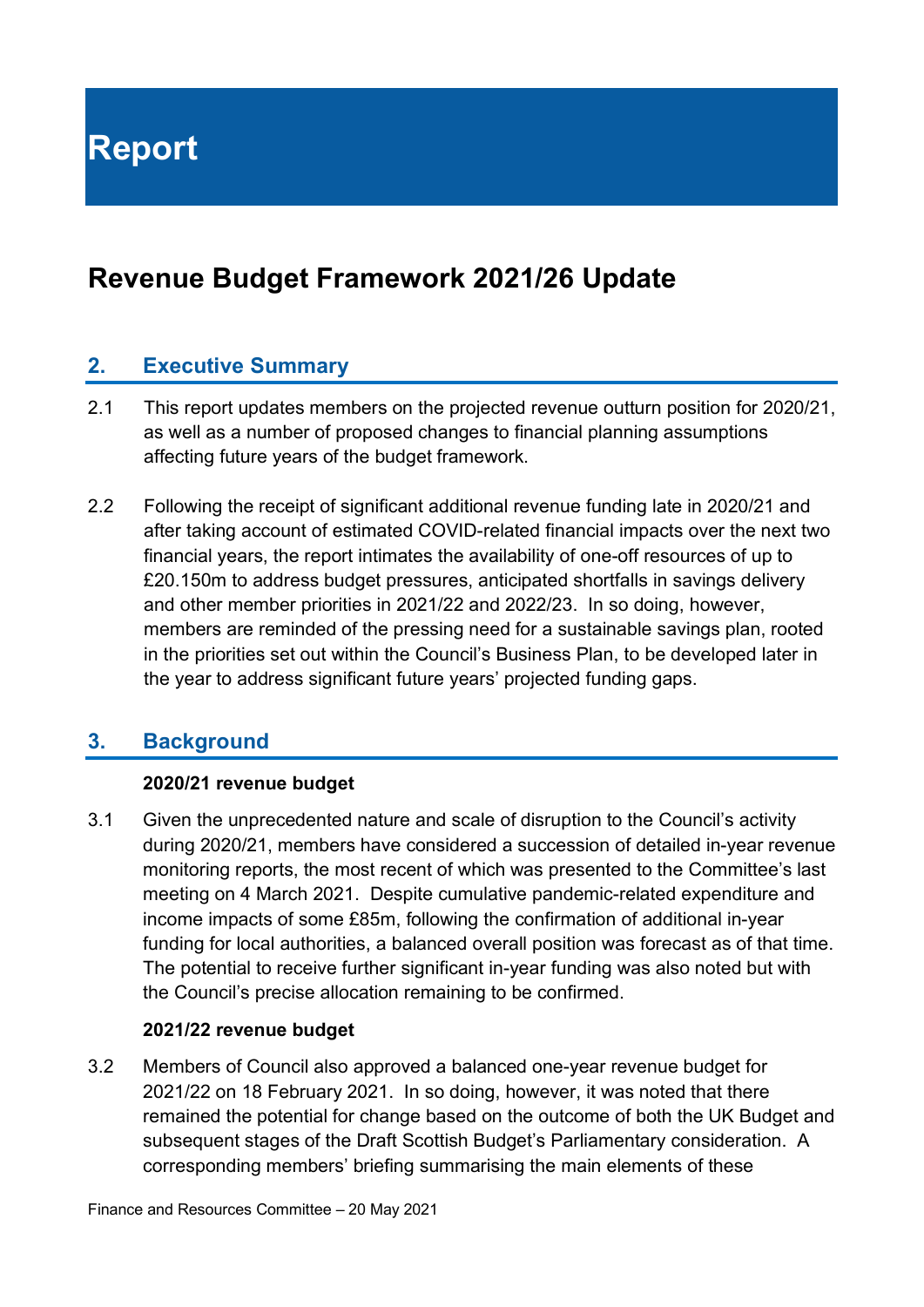announcements and their implications for the revenue budget framework was then issued on 11 March.

3.3 The members' briefing outlined the provision of additional ring-fenced funding within the 2021/22 Local Government Finance Settlement for concessionary travel, free school meals, pandemic support payments and, subject to confirmation of the accompanying details, various capital schemes. Despite provision of these additional sums, the increase in Local Government's core revenue settlement for 2021/22 remained unchanged from the 0.9% Scotland-wide uplift announced by the Cabinet Secretary for Finance on 28 January.

#### **4. Main report**

#### **Projected position for 2020/21**

- 4.1 Members will be aware from previous briefings of the provision of significant additional unhypothecated revenue resources comparatively late in the 2020/21 financial year. Relative to the position reported to the Committee's January meeting, these sums primarily comprise:
	- (i) £210m of additional funding distributed with reference to income losses suffered by councils, of which Edinburgh's share was £41.8m; and
	- (ii) £175m of additional funding allocated in accordance with more generic expenditure-based needs assessments, with Edinburgh's share being £13.7m.
- 4.2 Taken together and on the assumption that actual COVID-related expenditure and income losses have been contained within the overall level assumed in the January report, this results in an anticipated in-year funding surplus of £15.7m, as follows:

|                                      | <b>COVID</b> | costs Government<br>additional<br>funding | <b>Scottish Unallocated Reserves</b><br>funding |        | Corporate<br>budgets | <b>Balance</b> |
|--------------------------------------|--------------|-------------------------------------------|-------------------------------------------------|--------|----------------------|----------------|
|                                      | £m           | £m                                        | £m                                              | £m     | £m                   | £m             |
| Forecast position<br>as of January   | 84.5         | (44.5)                                    | (4.8)                                           | (12.1) | (23.1)               | 0.0            |
| Forecast position<br>as of end March | 84.5         | (100.2)                                   | 0.0                                             | 0.0    | 0.0                  | (15.7)         |

- 4.3 Receipt of this additional funding furthermore "frees up" the sums highlighted in bold that would otherwise have been required to achieve financial balance in 2020/21.
- 4.4 As of the time of writing, closure of the Council's accounts for 2020/21 is continuing and a verbal update will be provided at the meeting by the Head of Finance. At this stage, however, additional savings across service and corporate budgets of some £7m relative to the position shown above are anticipated.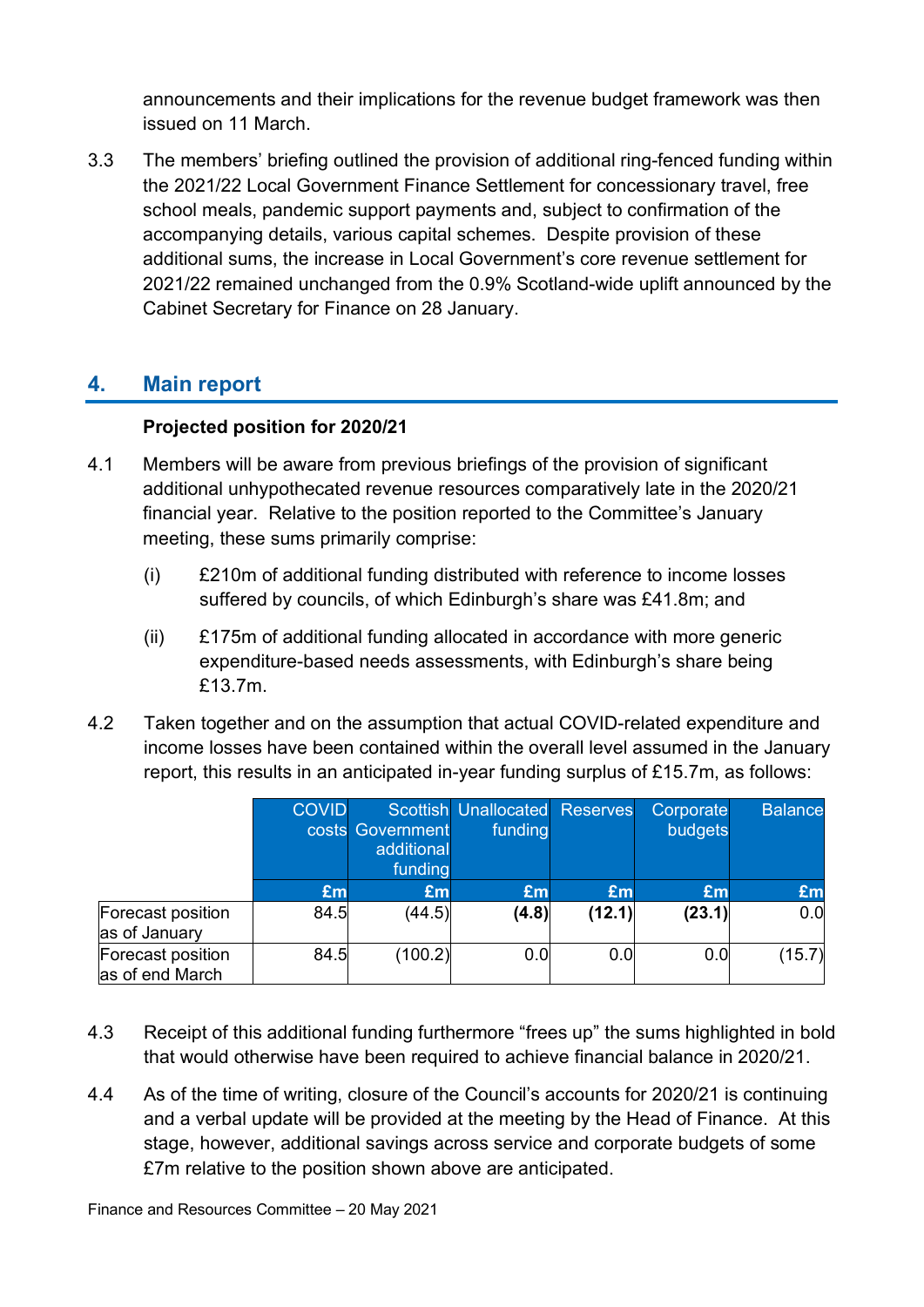#### **Availability of COVID and other pressures-related funding in 2021/22**

4.5 As part of the approved 2021/22 revenue budget, members also agreed to the realignment of the Council's reserves to create a dedicated COVID contingency reserve of £16m. When added to the confirmed allocation of COVID-related funding in 2021/22 of £20.5m and the Council's share of £40m of additional pressures-related funding introduced as part of approval of the 2021/22 Local Government Finance Order, this results in total unallocated COVID- and pressuresrelated funding of £102.4m as shown in the table below:

|                                                                                                                            | £m    |
|----------------------------------------------------------------------------------------------------------------------------|-------|
| Balance on 2020/21 COVID outturn per Paragraph 4.2                                                                         | 15.7  |
| Sums freed up by receipt of additional funding:                                                                            |       |
| Unallocated funding from 2020/21 budget                                                                                    | 4.8   |
| Earmarked reserves not now required for COVID<br>mitigation                                                                | 12.1  |
| Corporate budget savings in 2020/21                                                                                        | 23.1  |
| Other anticipated funding sources:                                                                                         |       |
| Service monitoring and corporate budgets - anticipated<br>favourable movements by year-end (subject to 2020/21<br>outturn) | 7.0   |
| COVID contingency reserve per Risks and Reserves<br>report, 2 February                                                     | 16.0  |
| COVID-related grant funding, 2021/22                                                                                       | 20.5  |
| One-off "pressures" funding, 2021/22                                                                                       | 3.2   |
| <b>Total available COVID and pressures-related funding</b>                                                                 | 102.4 |

#### **Proposed revised budget framework provision for COVD-related impacts**

4.6 Given the receipt of this significant additional cash resource and the continuing impacts of COVID, it is proposed to increase significantly the level of provision contained within the budget framework for COVID-related factors in 2021/22 and 2022/23 as shown in the table below, whilst not now utilising the loans fund financial flexibility in those years. As has been emphasised at previous meetings of the Committee, such financial flexibilities, while providing welcome breathing space to councils in managing the substantial in-year and likely continuing pressures resulting from the pandemic, merely defer and spread these costs over a longer period and, in that sense, are less conducive to the sustainability of the budget framework than the provision of additional resource.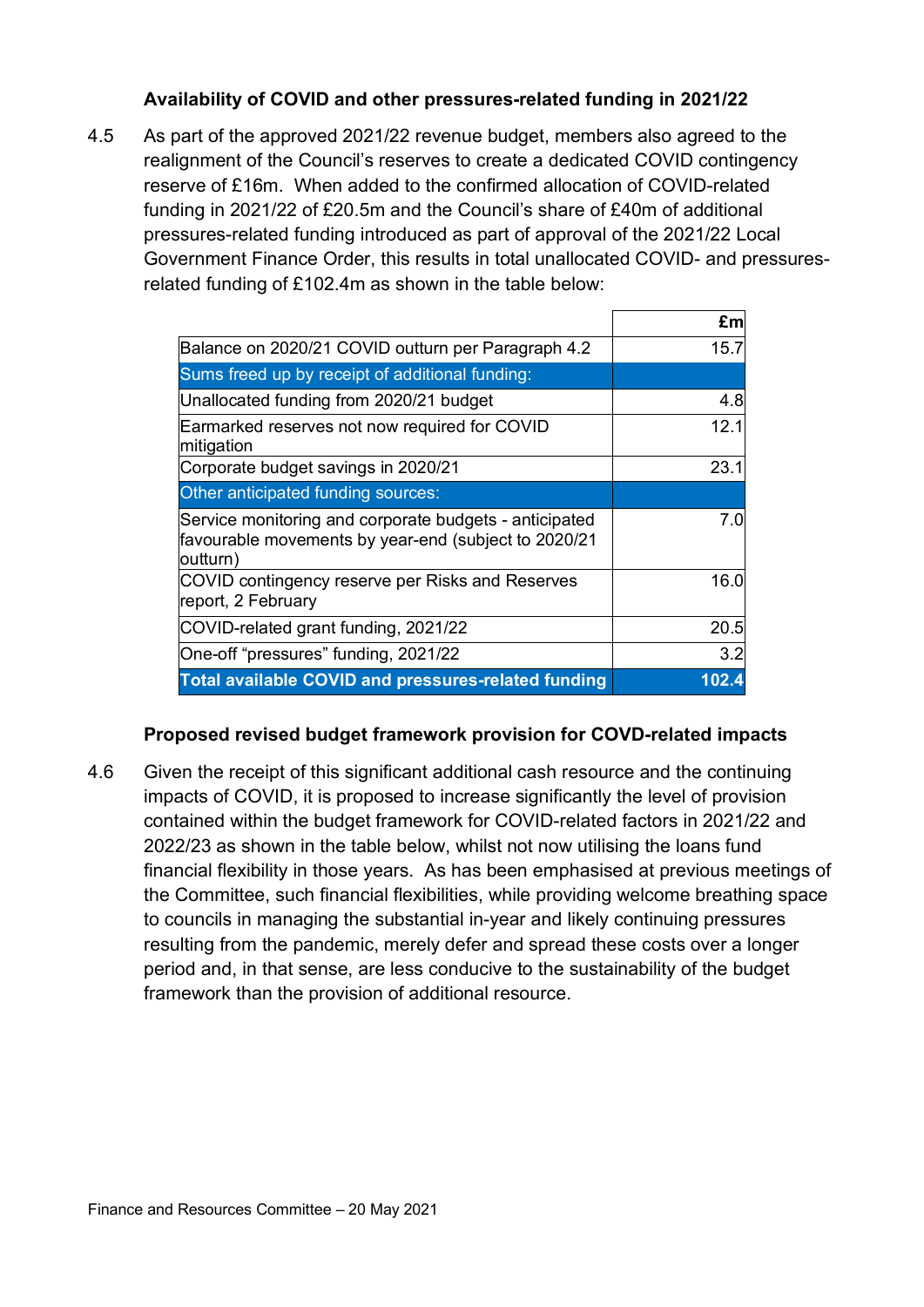|                                        | 2021/22          | 2022/23                                                    | 2023/24 2024/25                             |            |
|----------------------------------------|------------------|------------------------------------------------------------|---------------------------------------------|------------|
|                                        | £m               | £m                                                         | £m                                          | £m         |
|                                        | approved budget) | <b>Total provision</b><br><i>(increased</i><br>relative to | <b>Unchanged</b><br>relative to<br>approved | budget     |
| Lothian Buses - loss of dividend       | 6.0              | 6.0                                                        | 6.0                                         | <b>TBC</b> |
| Reductions in parking income           | 8.0              | 6.0                                                        | 0.5                                         | <b>TBC</b> |
| Reductions in commercial rental income | 5.0              | 3.0                                                        | 0.5                                         | <b>TBC</b> |
| <b>PPE</b>                             | 1.0              | 1.0                                                        | 1.0                                         | <b>TBC</b> |
| ALEOs - support for Edinburgh Leisure  | 6.0              | 3.0                                                        |                                             | <b>TBC</b> |
| ALEOs - other                          | 1.0              | 1.0                                                        | 3.0                                         | <b>TBC</b> |
| Homelessness*                          | 5.0              | 3.0                                                        | 0.0                                         | <b>TBC</b> |
| Other income/expenditure**             | 7.0              | 2.3                                                        | 0.0                                         | <b>TBC</b> |
| <b>Total funding for COVID impacts</b> | 39.0             | 25.3                                                       | 11.0                                        | 3.0        |

\* Taking into account other core provision, total additional investment in homelessness services across the four-year period of the budget framework is £10m/£8m/£5m/£5m.

\*\* Other income/expenditure reflects assumed continuation of expenditure pressures and, in particular, income losses across a number of other areas based on the 2020/21 monitoring position.

- 4.7 In view of the size of the subsequent gaps in 2023/24 and 2024/25, however, a decision on using available financial flexibilities will be deferred until the autumn to allow for both further work to be undertaken with the Scottish Government on the PPP concession flexibility and clarity to be obtained on the availability of any further grant funding, particularly distribution of Barnett Consequentials linked to the operation of the income compensation scheme in England. Members should note that, at least at this stage, these flexibilities are only available for application in 2020/21 and 2021/22 and, on that basis, a final decision on their use (or otherwise) requires to be made by March 2022.
- 4.8 Application of the available funds in this way increases the budget framework provision for the on-going impacts of the pandemic by £21m (i.e. from £18m to £39m) and £14.3m (from £11m to £25.3m) respectively in 2021/22 and 2022/23. While, taking account of actual 2020/21 impacts, available new-year projections and more promising general signs on the emergence from restrictions, these sums are considered prudent, as in 2020/21, their adequacy will be kept under regular review. Members should note, however, that this level of provision decreases substantially beyond 2022/23 and there is a risk that these impacts are longer-lasting, or more severe, than is currently being assumed.
- 4.9 Taking account of the decision not to utilise the loans fund financial flexibility at this time, £64.3m of the £102.4m of available funding shown in the table at Paragraph 4.5 is now being applied to bolster the level of provision for pandemic-related impacts within the budget framework. This provides an opportunity to spend up to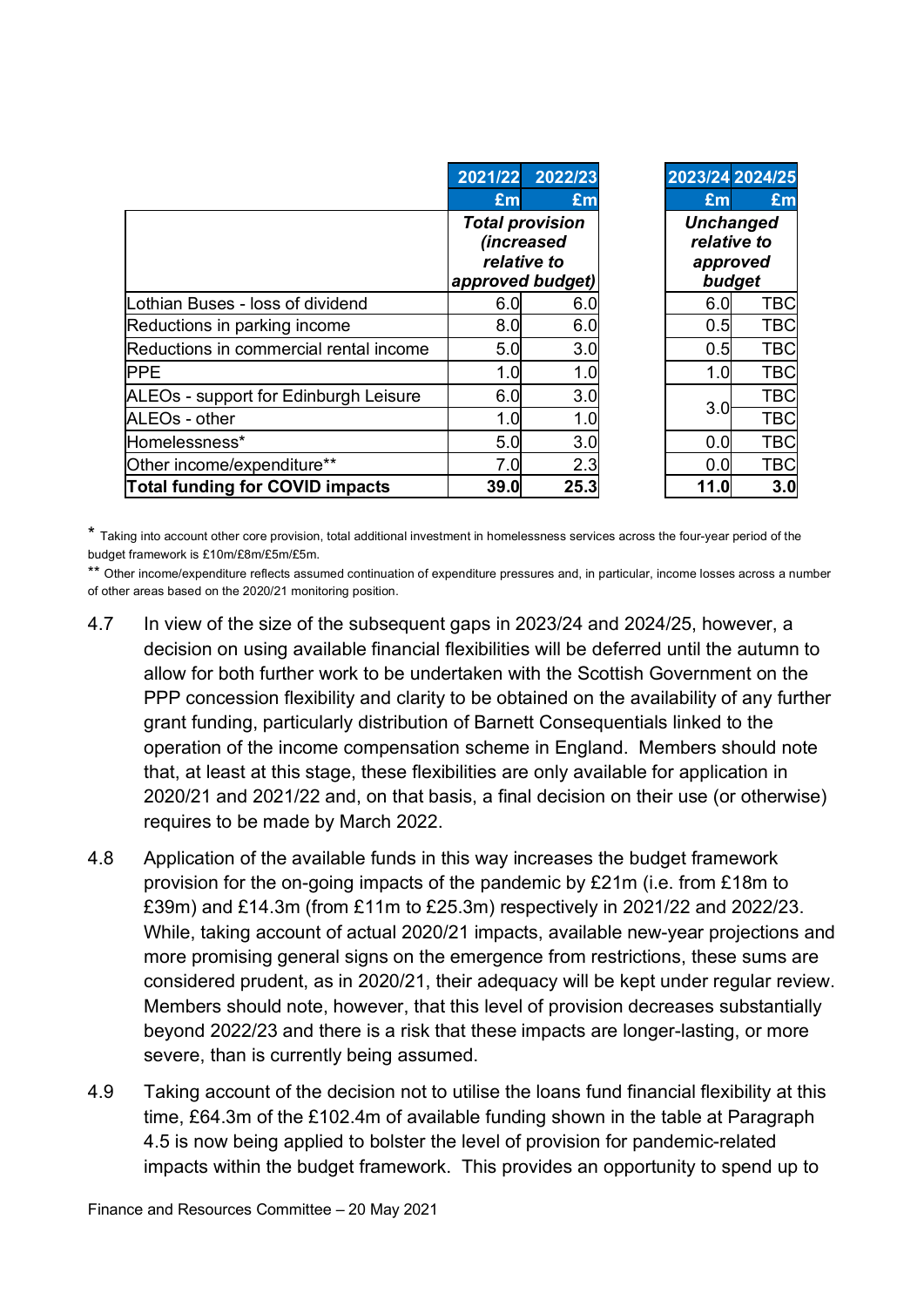£21m to mitigate existing budget pressures, anticipated savings delivery shortfalls and/or facilitate investment in member priorities. Members may, however, also wish to consider applying these sums to reduce the significant projected funding gaps apparent from 2023/24.

|                                                                                                               |        |        | 2021/22 2022/23 2023/24 2024/25 |        |
|---------------------------------------------------------------------------------------------------------------|--------|--------|---------------------------------|--------|
|                                                                                                               | £m     | £m     | £m                              | £m     |
| Gap per report to Finance and Resources Committee, 4<br>March 2021                                            | 0.0    | 15.3   | 39.7                            | 67.7   |
| Impact of not using financial flexibility                                                                     | 18.0   | 8.0    | 8.0                             | 0.0    |
| Loans charge saving as a result of not using loans fund<br>financial flexibility                              | 0.0    | (2.5)  | (2.5)                           | (2.5)  |
| Increased provision for COVID impacts relative to position<br>assumed in 4 March report                       | 21.0   | 14.3   | 0.0                             | 0.0    |
| Other changes to framework assumptions for 2022/23 re.<br><b>EIJB</b> saving and Council Tax increase         | 0.0    | 10.0   | 10.1                            | 10.2   |
| Revised "flat cash" grant funding assumption in 2023/24 and<br>2024/25                                        | 0.0    | 0.0    | (5.1)                           | (10.2) |
| Additional member-led spend, including consideration of<br>service pressures and potential savings shortfalls | 12.0   | 9.0    | 0.0                             | 0.0    |
| <b>Funding</b>                                                                                                |        |        |                                 |        |
| Application of available funding to offset COVID pressures                                                    | (39.0) | (25.3) | 0.0                             | 0.0    |
| Contribution from reserves (being sum set aside in 2021/22)                                                   | 0.0    | (2.7)  | 0.0                             | 0.0    |
| Application of available additional funding to offset residual<br>gap                                         | (12.0) | (26.1) | 0.0                             | 0.0    |
| Cumulative funding gap                                                                                        | 0.0    | 0.0    | 50.2                            | 65.2   |

#### **Review of savings assumed to be delivered in 2022/23**

- 4.10 Members will recall the inclusion within the 2021/22 Local Government Finance Settlement (LGFS) of additional monies provided to local authorities on the assumption that Council Tax rates were maintained at 2020/21 levels. All thirty-two councils in Scotland chose to freeze levels in this way and, on that basis, access their share of the £90m made available for this purpose. In the Council's case, however, the level of income compensation of £9.6m was some £5.2m less then what would have been raised by the planned 4.79% increase.
- 4.11 Given both this precedent and the likely on-going nature of the economic recovery from the pandemic, it is considered prudent, for planning purposes, also to revise the in-principle assumed increase of 4.79% in 2022/23 to 3%, with a resulting loss of income of £5.4m, with this reduction in income having a compounding effect in subsequent years of the framework.
- 4.12 In contrast to recent years, the 2021/22 LGFS did not contain any unhypothecated additional funding for demand-led pressures facing Integration Joint Boards. In considering the level of funding to be made available to the Edinburgh Integration Joint Board (EIJB) in 2021/22, members therefore chose not to apply the planned 2% savings target. Given this decision and the remaining projected in-year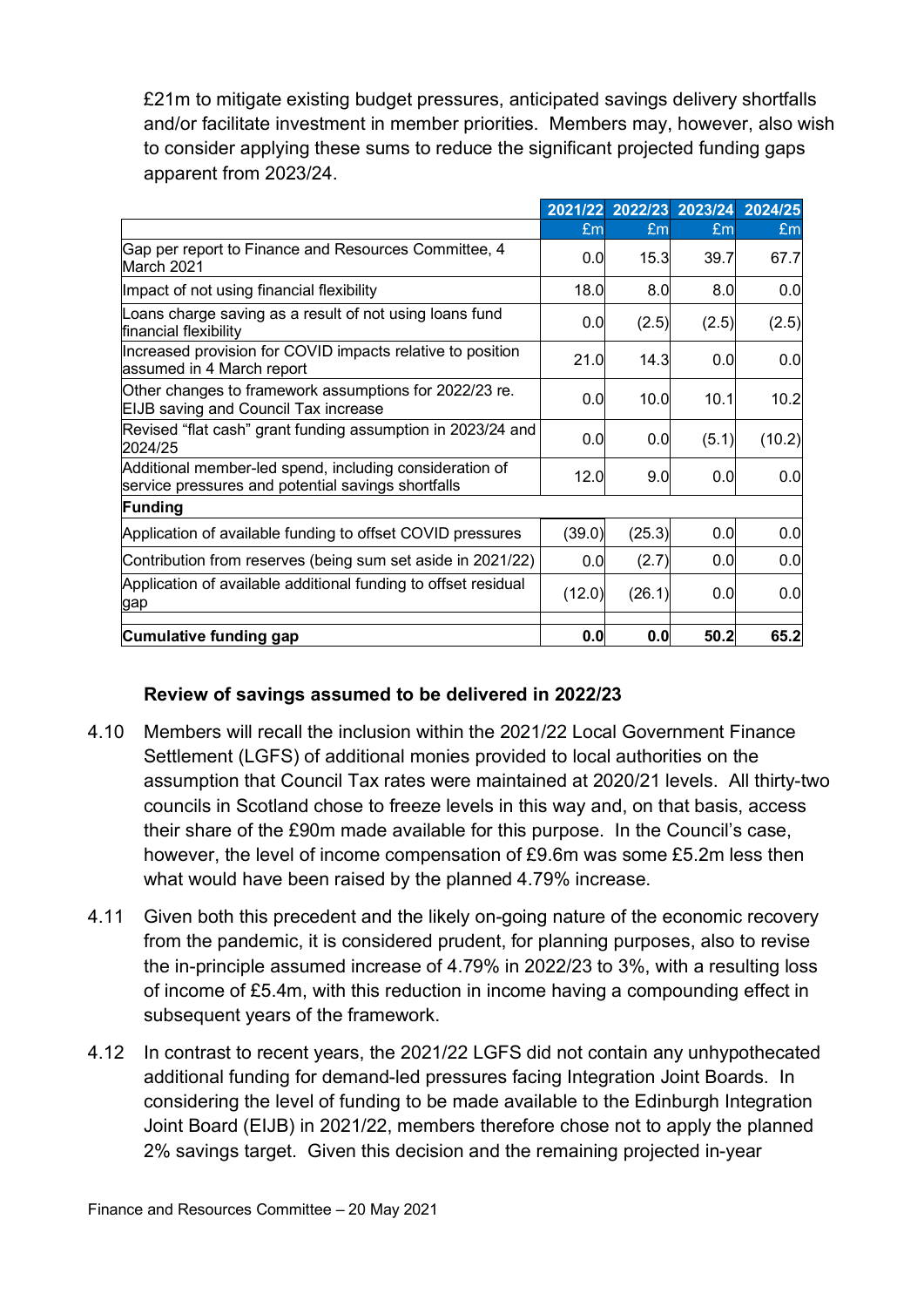shortfall for 2021/22 (and significant funding gaps for future years), it is considered prudent not to assume application of the budget framework's planned 2% increase in 2022/23, thereby adding £4.6m to the savings requirement in that year.

#### **Grant funding assumptions**

- 4.13 The budget framework's baseline assumption in recent years has been a 0.7% annual decrease in like-for-like core grant funding, based on the actual level of settlement received in 2019/20. The actual level of settlement received in 2020/21 and 2021/22 (at +1% and +1.6% respectively) has, however, exceeded this level and on that basis, while acknowledging the potential for some tightening of future public expenditure to address the exceptional support provided in response to the pandemic, the baseline assumption in 2023/24 and 2024/25 has been revised to one of "flat cash" i.e. an unchanged overall level of resource.
- 4.14 While negotiations are continuing, the current employer's pay offer for 2021/22, even without further movement, exceeds the 2% level of provision included within the budget framework. Subject to the final level of settlement reached, given the anticipated first-year implementation costs of the Scottish Local Government Living Wage, it may be possible to contain this pressure in 2021/22. The level of pay award for 2021/22 is, however, likely to give rise to an overall pressure in 2022/23 and, coupled with the existing 2% provision in that year, it is not proposed to revise the grant funding assumption in 2022/23 at this time.

#### **Opportunities for additional member investment to recognise budget pressures, savings delivery shortfalls and/or Council priorities**

- 4.15 Given continuing uncertainty and the need to re-establish the sustainability of the budget framework, it is proposed to apply available funding such that a balanced position can be achieved in both 2021/22 and 2022/23. Applying the remaining element of available funding, after increasing the budget framework's provision for COVID-related impacts and other net changes, results in the availability of up to £20.150m across 2021/22 and 2022/23 for additional member-led spend, including consideration of appropriate provision for remaining service pressures and potential savings shortfalls.
- 4.16 Appendix 1 details a number of options members may be wish to consider in their deliberations. It is important to emphasise, however, that the list of options significantly exceeds the level of funding available and includes £14.2m of budget pressures over 2021/22 and 2022/23, as well as £2.2m of anticipated savings shortfalls, an element of which may be recurring and thus add to the significant estimated savings gaps in future years.
- 4.17 Given the significance of these future-year gaps, no borrowing for additional capital expenditure can be supported at this time. Proposals brought forward by members should therefore seek to strike an appropriate balance across recognition of underlying service pressures, support for delivery of future savings and alignment to the Council's key priorities.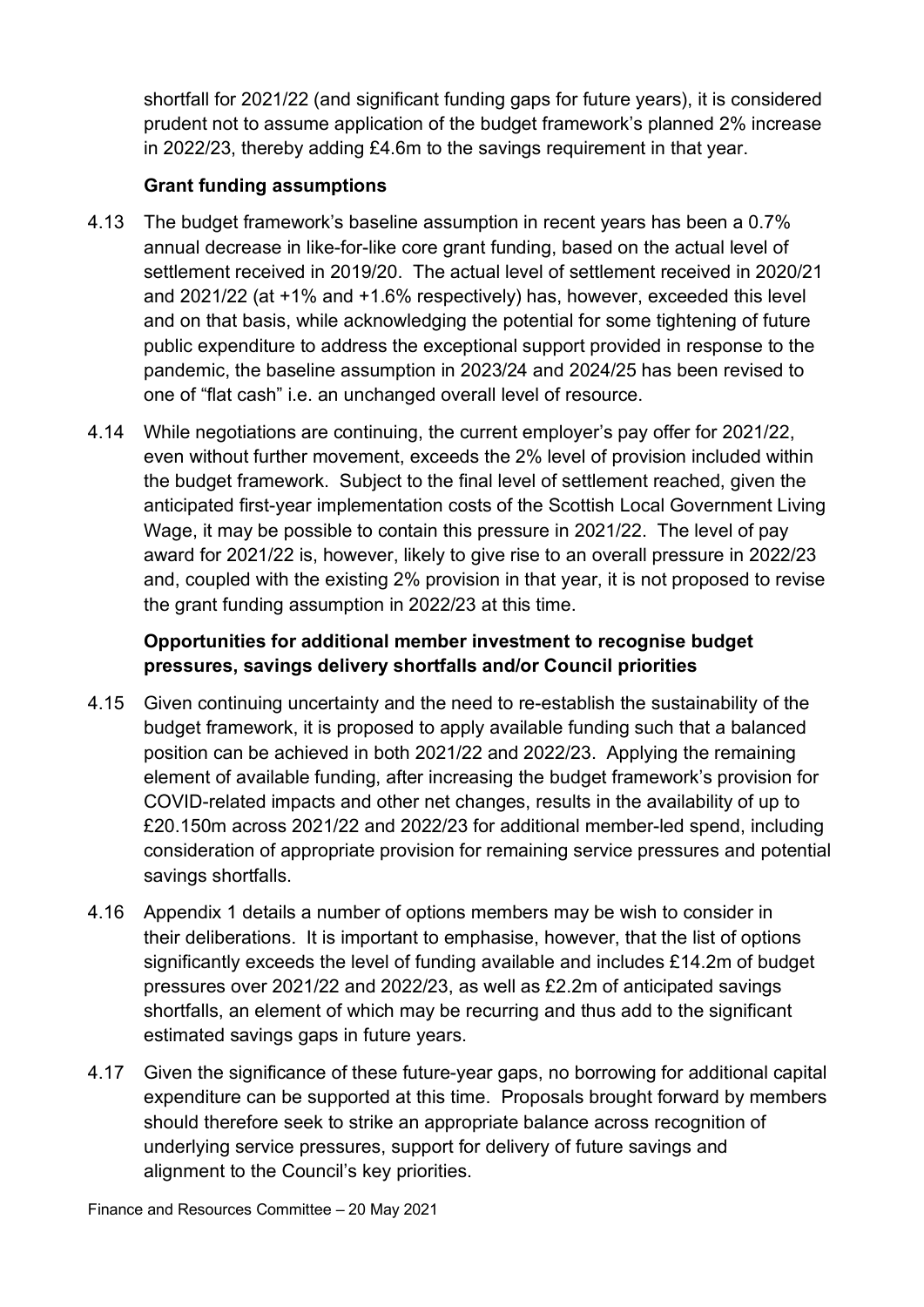- 4.18 In addition to the specific templates included within the appendix, members may also wish to have regard to recent consideration of reports on such areas as [communal bin provision](https://democracy.edinburgh.gov.uk/documents/s33318/7.7%20-%20Communal%20Bin%20Review%20Update.pdf) and a number of priorities set out within the Council's [Business Plan.](https://www.edinburgh.gov.uk/downloads/file/28919/our-future-council-our-future-city) Members may also wish to note that the Council has secured funding from NatureScot's Green Recovery Fund to employ four additional temporary Pentland Hills rangers in 2021/22.
- 4.19 Two specific pre-existing commitments have been offset in determining the availability of £20.150m of additional funding. On 29 April 2021, Council approved the use of £0.450m from available COVID-related funds to support the provision of additional temporary public toilets, thereby meeting accessibility needs in premier parks that require additional facilities. This funding will also be used to extend existing facility opening hours in peak footfall locations and further improve signage at locations where these facilities are available.
- 4.20 Group Leaders and members of the Committee have also received regular updates on the progress, and associated costs, of an independent inquiry into matters connected to the death of a Council employee and the Council's whistleblowing arrangements and organisational culture. Members have previously approved the use of up to £0.6m from the Council's earmarked reserves in 2020/21 to offset relevant costs incurred during the year. Actual expenditure of £0.565m in 2020/21 was therefore maintained within this level.
- 4.21 The respective Investigation Teams continue to make good progress, with final reports in each case expected to be available by late summer. Responsible senior officers have sought to keep the Finance and Resources Convener and Vice-Convener, as well as Group Leaders, apprised of the associated costs with a view to striking an appropriate balance between the reviews' scope and delivering best value to the Council. On this basis and acknowledging the need for the inquiries to be concluded and report back on their associated findings and recommendations, an in-year 2021/22 provision of £0.400m has been assumed. When added to the level of approval for public conveniences noted above, this reduces the level of resource available for allocation by members from £21m to £20.150m.

#### **Other budget framework risks**

- 4.22 While the availability of additional funding is to be welcomed, members should not lose sight of a number of risks affecting the revenue budget framework. Besides those outlined in previous sections, these include:
	- (i) the speed and extent of recovery, in particular, for commercial rental and parking income streams where COVID provision reduces from £9m in 2022/23 to only £1m in 2023/24;
	- (ii) additional required support for the Council's ALEOs should the impacts of social distancing and behavioural change be longer-lasting than currently incorporated within the framework, particularly for Edinburgh Trams;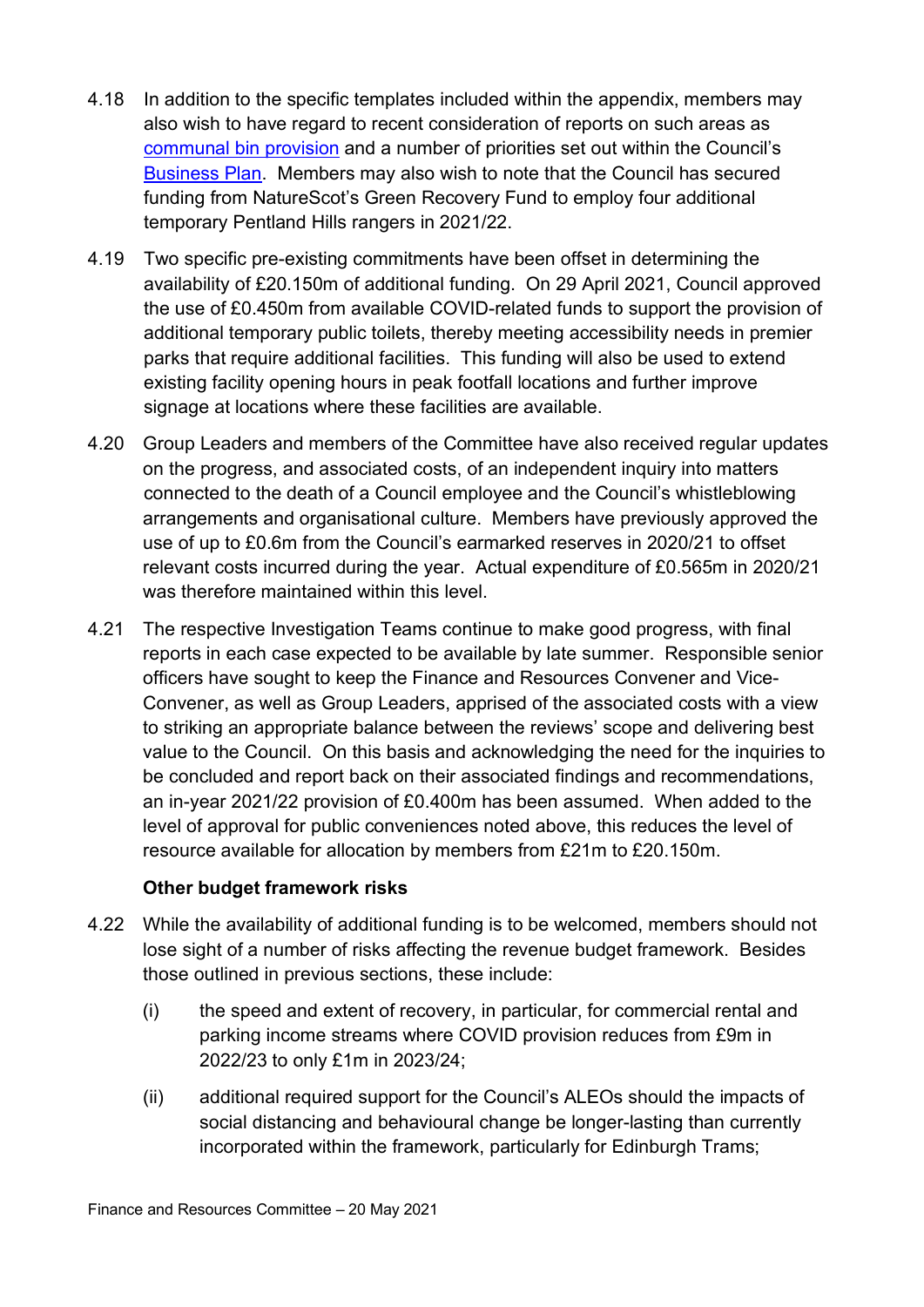- (iii) potential on-going reductions in Council Tax collection levels and increased required level of Council Tax Reduction Scheme support;
- (iv) the significant remaining funding shortfall of £172m within Capital Investment Programme over period to 2031/32;
- (v) upward pressure on loans charge expenditure due to adoption of the Equal Instalment of Principal (EIP) basis of calculation with effect from April 2021; and
- (vi) an inability to identify further savings as part of the budget framework, given that only £0.310m of new proposals brought forward as part of 2021/22 budget discussions.
- 4.23 These risks emphasise the need for early consideration and a corresponding comprehensive and sustainable savings plan, rooted in the Council's priorities as set out in the Business Plan, to be initiated by the autumn to address significant projected funding gaps from 2023/24 onwards.

#### **Edinburgh Integration Joint Board (EIJB)**

- 4.24 On 27 April 2021, members of the EIJB considered an update on progress with the Board's 2021/22 financial plan. At this stage, an in-year deficit of £9.3m continues to be forecast, with constructive tripartite discussions involving the Council, NHS Lothian and the EIJB continuing. A corresponding funding proposal, the level of which is broadly aligned to the Council's proportionate funding contribution, is included in Appendix 1.
- 4.25 The Chief Officer and Chief Finance Officer of the EIJB have also opened a dialogue with the Scottish Government to explore an in-year resolution to the element of the overall financial gap attributable to the 2020/21 Living Wage contract uplift.

#### **5. Next Steps**

5.1 Following initial consideration by the Finance and Resources Committee, this report will be referred to Council on 27 May 2021 for decision on the allocation of the additional available resources set out in Paragraph 4.15.

#### **6. Financial impact**

6.1 Previous revenue monitoring reports considered by the Committee in 2020/21 have set out a gradually-improving picture, with more recent reports setting out the basis of a balanced in-year position, taking account of additional grant funding, use of reserves and savings across a number of corporate budgets.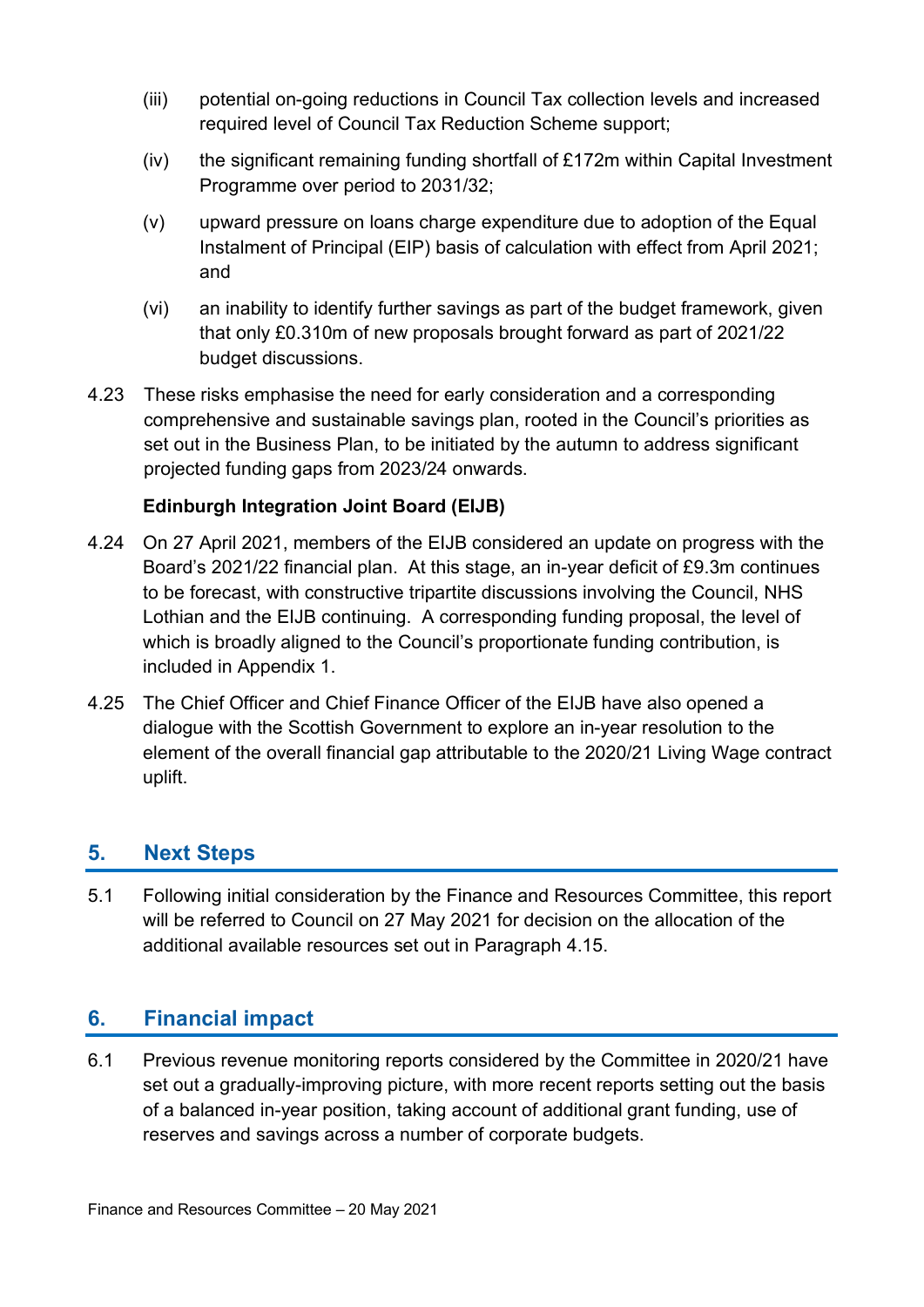- 6.2 Following the receipt of significant additional funding late in the 2020/21 financial year, however, there is now an opportunity to build on earlier steps to enhance the robustness and sustainability of the budget framework by increasing the level of mitigation against 2021/22 and future years' COVID-related impacts whilst also allowing a degree of additional member-led spend in 2021/22 and 2022/23.
- 6.3 While this additional funding is to be welcomed, it is important not to lose sight of the more fundamental need to bring forward a comprehensive and sustainable savings plan, rooted in the Council's priorities, to address significant projected funding gaps from 2023/24 onwards.

#### **7. Stakeholder/Community Impact**

7.1 A detailed report summarising the response to the Council's recent engagement on budget priorities for 2021/22 and beyond, including relevant supporting material from other engagement activity on priorities and life experiences during the COVID-19 pandemic, was considered by the Finance and Resources Committee on 2 February and referred on to Council as part of the 2021/22 budget-setting meeting.

#### **8. Background reading/external references**

- 8.1 [2021/22 Financial Plan Update,](https://democracy.edinburgh.gov.uk/documents/s33360/6.1%202021-2022%20Financial%20Plan%20Update.pdf) Edinburgh Integration Joint Board, 27 April 2021
- 8.2 [Communal Bin Review Update,](https://democracy.edinburgh.gov.uk/documents/s33318/7.7%20-%20Communal%20Bin%20Review%20Update.pdf) Transport and Environment Committee, 22 April 2021
- 8.3 [Revenue Budget 2020/21 and 2021/26 Budget Framework Update,](https://democracy.edinburgh.gov.uk/documents/s32043/7.3%20-%20Revenue%20Budget%20202021%20and%202021-26%20Budget%20Framework%20Update.pdf) Finance and Resources Committee, 4 March 2021
- 8.4 [Coalition Budget Motion,](https://democracy.edinburgh.gov.uk/documents/s31642/Coalition%20Budget%20Motion%202021-22.pdf) The City of Edinburgh Council, 18 February 2021
- 8.5 [Local Government Finance Settlement 2021/22,](https://democracy.edinburgh.gov.uk/documents/s31431/Item%204.1b%20-%20Local%20Government%20Finance%20Settlement%202021-22.pdf) The City of Edinburgh Council, 18 February 2021
- 8.6 [Council Business Plan and Budget 2021/26,](https://democracy.edinburgh.gov.uk/documents/s30981/7.1%20-%20Council%20Business%20Plan%20and%20Budget%202021-26.pdf) Finance and Resources Committee, 2 February 2021
- 8.7 [Council Business Plan and Budget 2021/26 –](https://democracy.edinburgh.gov.uk/documents/s30975/7.2%20-%20Council%20Business%20Plan%20and%20Budget%202021-26%20-%20Risks%20and%20Reserves.pdf) Risks and Reserves, Finance and Resources Committee, 2 February 2021

#### **9. Appendices**

9.1 Appendix 1 – Budget pressures, approved savings anticipated delivery shortfalls and potential service investments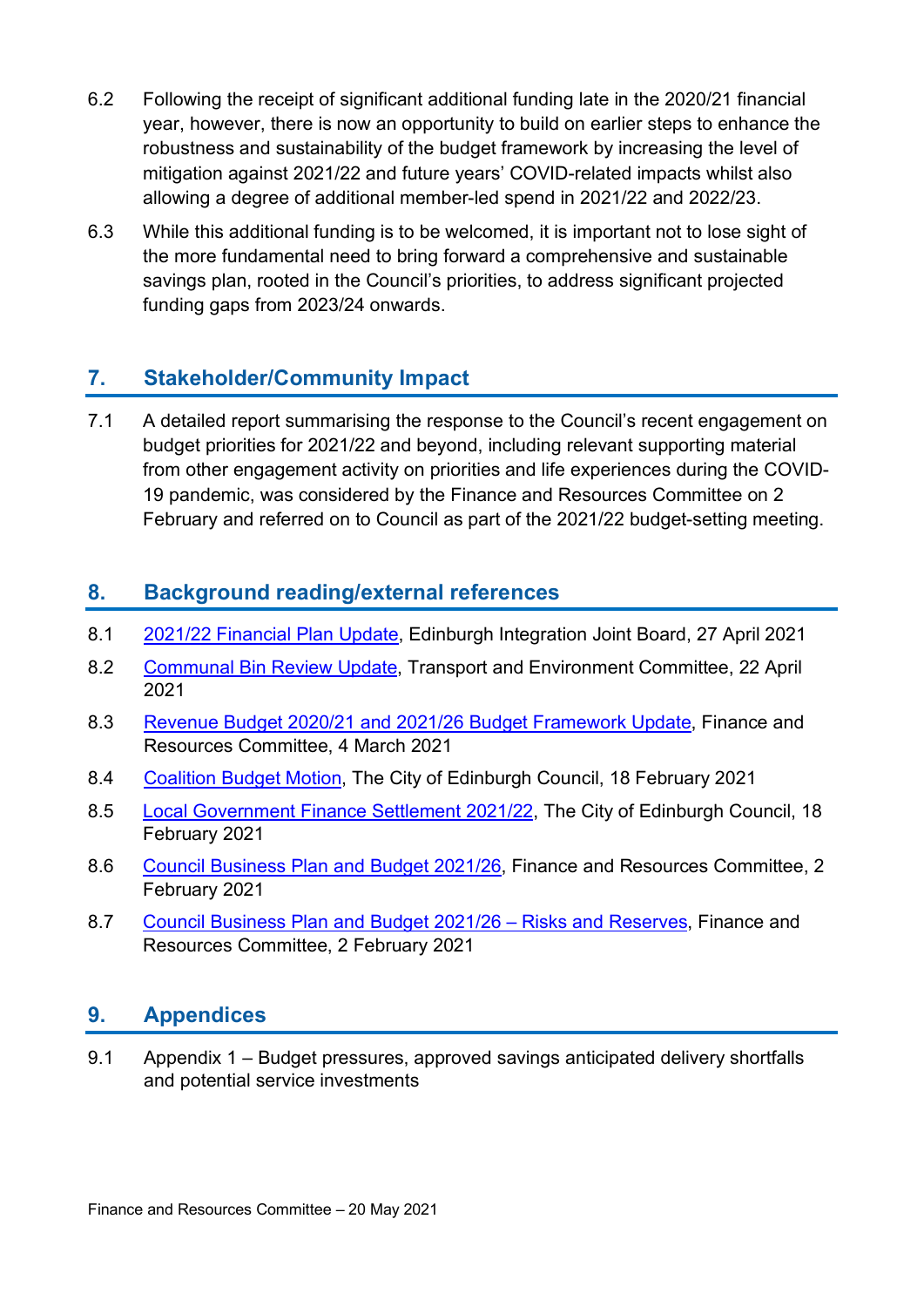#### **Budget pressures, approved savings anticipated delivery shortfalls and potential service investments**

|                                                    | 2021/22   | 2022/23       | <b>Recurring</b><br>from |
|----------------------------------------------------|-----------|---------------|--------------------------|
|                                                    |           |               | 2023/24                  |
|                                                    | £000      | £000          | £000                     |
| <b>Budget pressures</b>                            |           |               |                          |
| Homelessness                                       | 3,000     | 3,000         |                          |
| Looked-After Children - Residential and Secure     | 2,200     | 1,000         |                          |
| Edinburgh Integration Joint Board                  | 2,500     | 2,500         |                          |
|                                                    | 7,700     | 6,500         | 0                        |
| Approved savings - anticipated delivery shortfalls |           |               |                          |
| Development and Business Services Operating Model  | 187       | $\Omega$      |                          |
| Fees and Charges (Place)                           | 563       | 563           | 563                      |
| Transport Review - Travel Demand                   | 900       | 0             |                          |
|                                                    | 1,650     | 563           | 563                      |
| <b>Potential investments</b>                       |           |               |                          |
| Roads and pavements infrastructure                 | 6,000     | 0             |                          |
| Energy and Waste actions                           | 850       | 200           | 200                      |
| Net Zero Strategy                                  | 645       | $\Omega$      |                          |
| Underwriting Sustainability Team                   | 200       | 180           |                          |
| EV charging infrastructure                         | 250       | $\mathcal{O}$ |                          |
| Increased footway and cycleway gritting and street | 500       | 500           |                          |
| cleansing                                          |           |               | 500                      |
| Prevention and Community Engagement                | 600       | 600           |                          |
| Human Resources (Diversity)                        | 180       | 0             |                          |
| Affordable and accessible transport                | 500       | 500           | 500                      |
| Carers' Recovery Fund                              | 250       | 0             |                          |
| Edinburgh Bike Hire Scheme                         | 800       | 500           | 500                      |
| <b>Tram Travel</b>                                 | 500       | 500           |                          |
| Edinburgh's Summer Festivals                       | 500       | $\mathbf 0$   |                          |
| Future Libraries - Software Investment             | 350       | 350           |                          |
|                                                    | 12,125    | 3,330         | 1,700                    |
| Total                                              | 21,475    | 10,393        | 2,263                    |
| Available funding (maximum)                        | (20, 150) |               |                          |
| Shortfall in available funding (minimum)           | 11,718    |               |                          |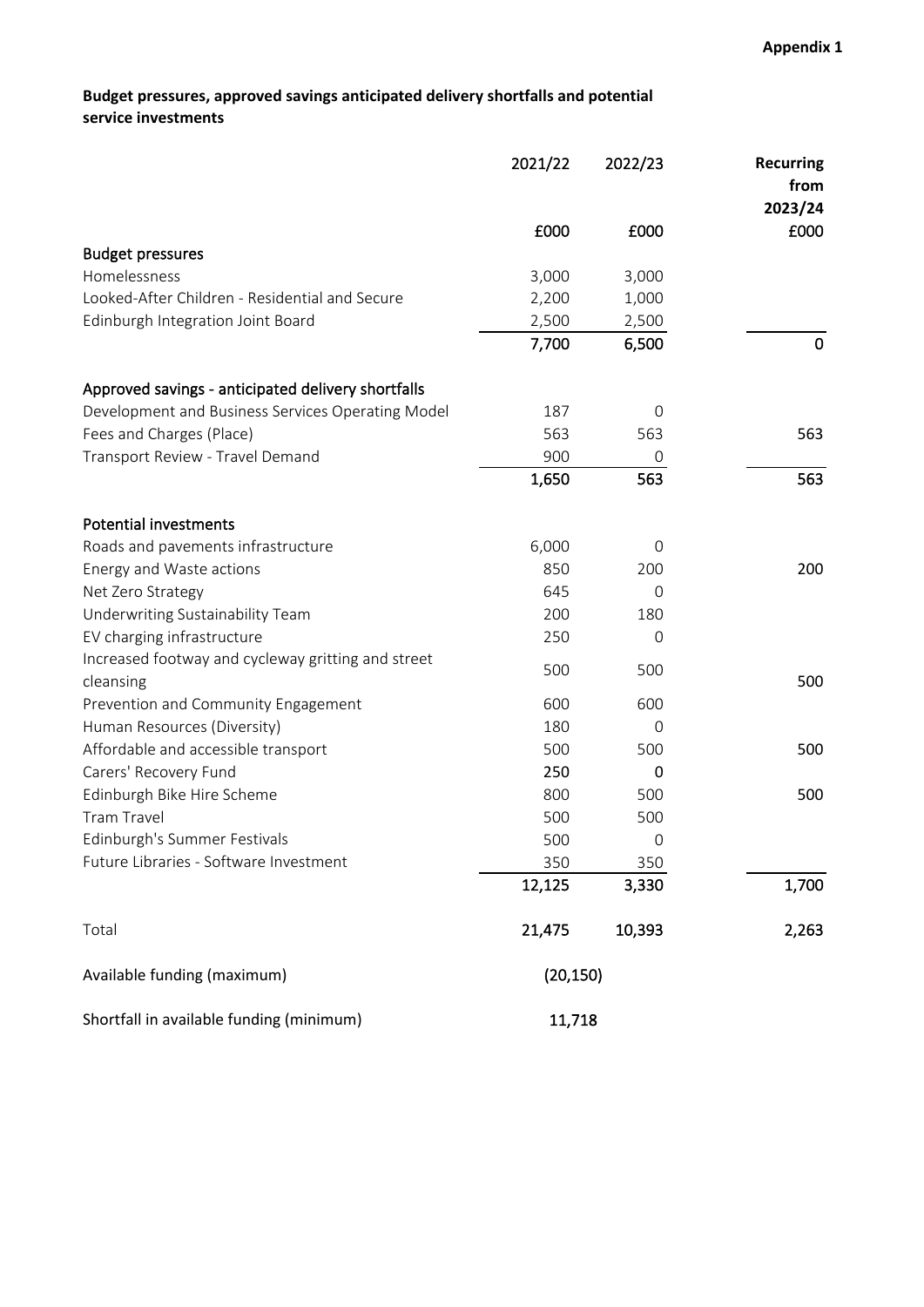# *Budget Pressures*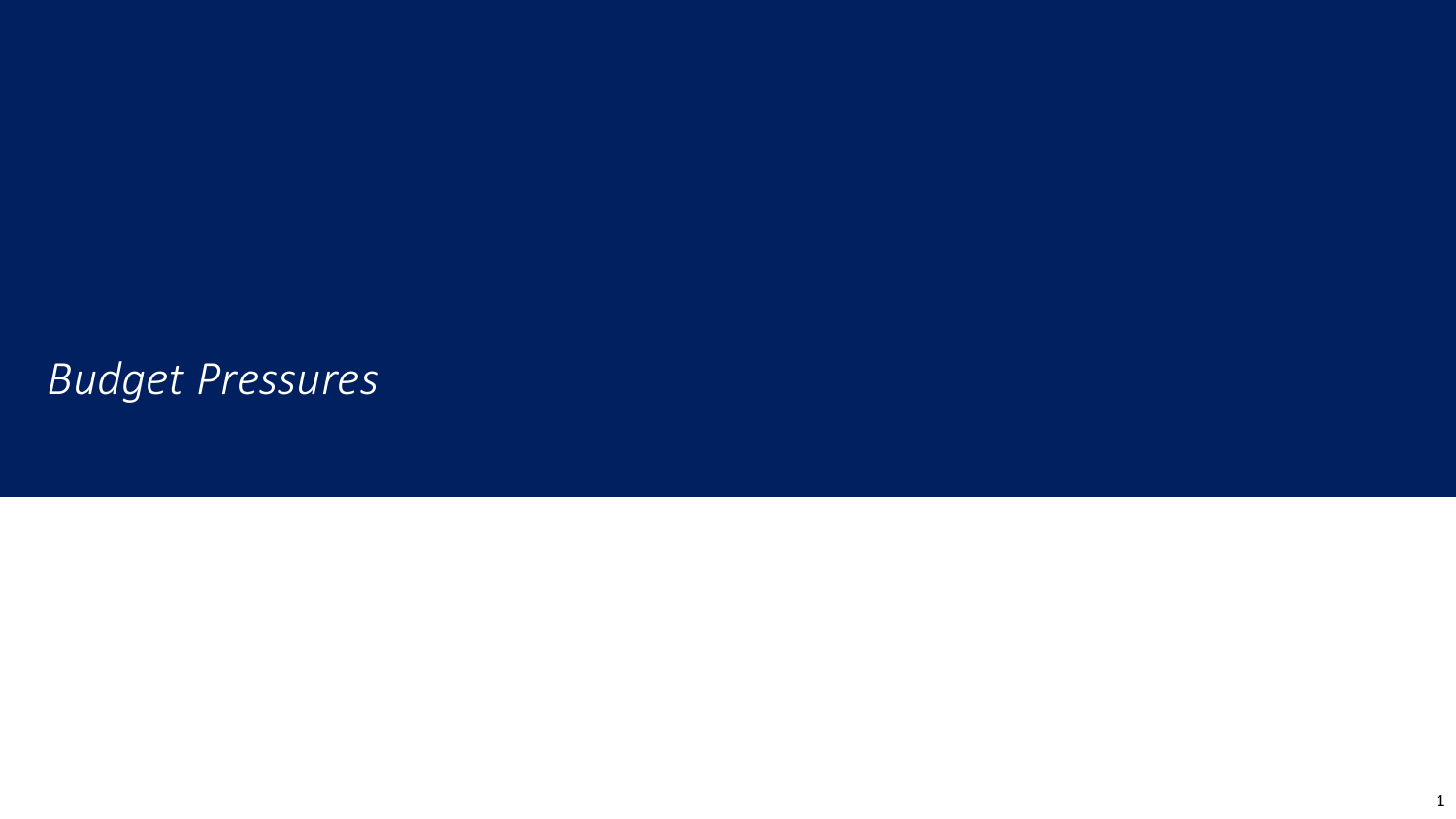# Communities and Families - Homelessness – management of recurring COVID pressures

 $\vert$  Imp

| Proposal<br>Summary:<br>(Scope) | The homelessness service has seen a significant increase in the requirement for temporary accommodation<br>due to the COVID-19 pandemic. This has resulted in additional costs of £9m in 2020/21 rising to £14m in<br>2021/22. Whilst the increase has levelled off in recent months there is, as yet, little change in the underlying<br>factors that would enable the numbers supported to reduce. | Investment<br>21/22                                                                                                                | Investment<br>22/23                |
|---------------------------------|------------------------------------------------------------------------------------------------------------------------------------------------------------------------------------------------------------------------------------------------------------------------------------------------------------------------------------------------------------------------------------------------------|------------------------------------------------------------------------------------------------------------------------------------|------------------------------------|
| Impact:                         | As restrictions are eased this will give opportunities for the overall numbers requiring temporary<br>accommodation to be reduced. However, this is largely dependent on the housing market returning to normal                                                                                                                                                                                      | £3.000m                                                                                                                            | £3.000m                            |
|                                 | and the availability of settled housing increasing. In addition, during 2021/22 the change in legislation relating<br>to 'local connection' is expected to have a negative impact on Edinburgh and lead to an increase in the<br>numbers that would have been expected to present as homeless in the city. An additional expected impact is                                                          | <b>Total Investment</b>                                                                                                            |                                    |
|                                 | £6.000m                                                                                                                                                                                                                                                                                                                                                                                              |                                                                                                                                    |                                    |
|                                 | In the 2021/22 budget process additional funding of £10m was approved for 2021/22 and £5m for 2022/23.<br>Further COVID-related funding of £3m has since been made available for 2022/23, increasing additional<br>funding to £8m in total.                                                                                                                                                          | <b>Non-Financial Benefits</b>                                                                                                      |                                    |
|                                 | Due to the factors mentioned above it is felt that reducing costs from the current additional £14m a year to an                                                                                                                                                                                                                                                                                      |                                                                                                                                    | People are supported to have their |
|                                 | additional £10m and £8m respectively in 2021/22 and 2022/23 is very challenging and the Council should<br>plan accordingly. Therefore, further investment of £3m a year for both years would allow the service to                                                                                                                                                                                    | Increase in the number of people<br>whose homelessness is prevented.                                                               |                                    |
|                                 | stabilise the position during 2021/22 and implement the preventative services recently agreed through the<br>budget process. In the meantime, the Council will continue discussions with the Scottish Government with a<br>view to ensuring that a consistent Scotland-wide approach is adopted in funding for homelessness services.                                                                | People are supported to move out of<br>temporary accommodation and into<br>permanent homes.                                        |                                    |
|                                 | The number of households in temporary accommodation at December 2020 was 4,350. The additional<br>funding would enable this number to be supported throughout 2021/22 with reductions of approximately 770<br>taking place across the following two years as the housing market returns to normal and the benefits of the<br>new preventative services are delivered.                                | Supports the Council to meet<br>obligations under the Unsuitable<br>Accommodation Order and prepare<br>for likely Prevention Duty. |                                    |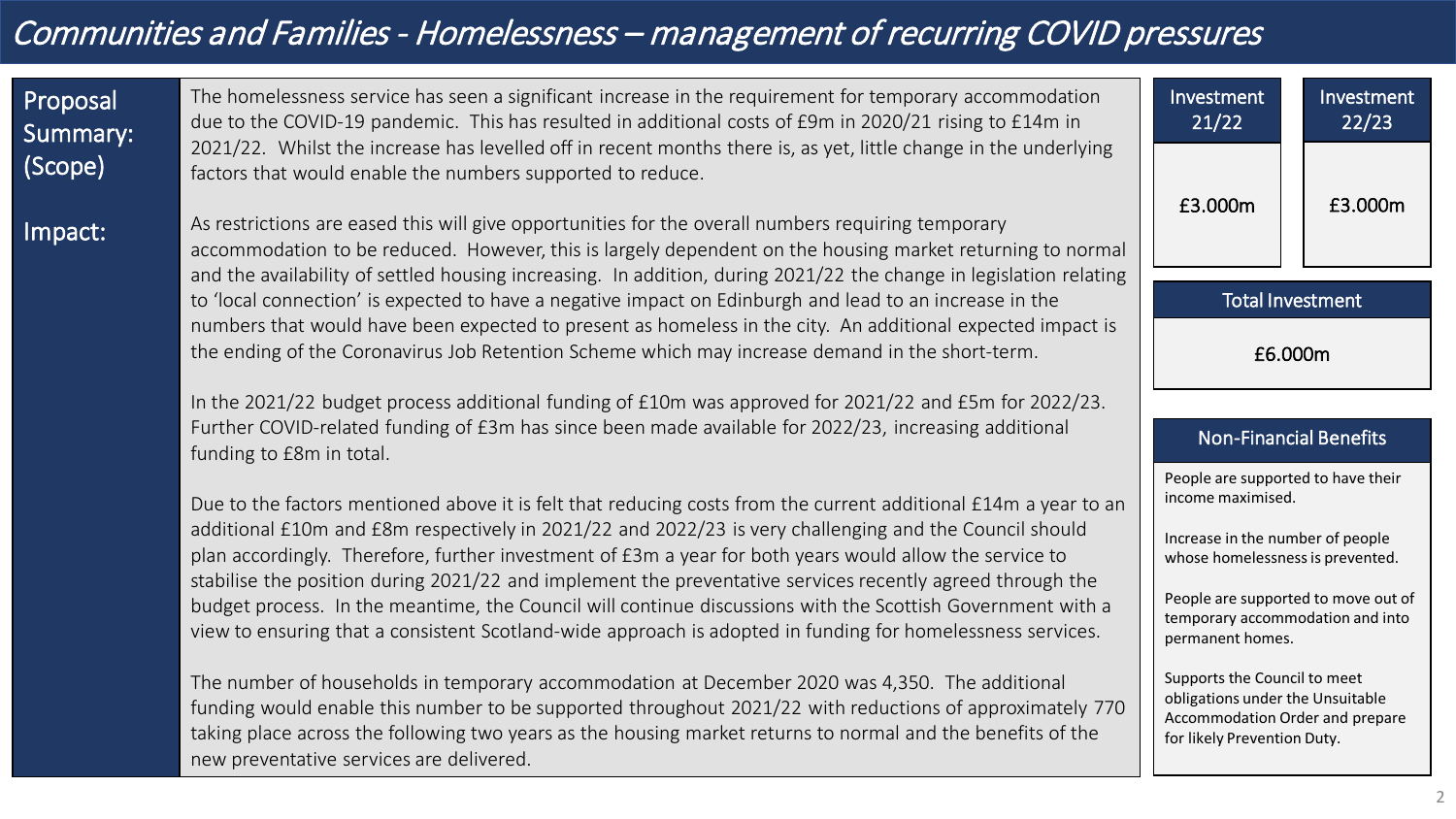# Communities and Families - Looked-After Children – Residential and Secure

| Proposal<br>Summary:<br>$ $ (Scope) | Funding to alleviate pressures in Residential and Secure budgets within Looked After Children (LAC) area pending<br>review and development of mitigating action to manage numbers of internal and external placements within available<br>budget resources                                                                                                                                                                                                              | Investment<br>21/22           | Investment<br>22/23 |
|-------------------------------------|-------------------------------------------------------------------------------------------------------------------------------------------------------------------------------------------------------------------------------------------------------------------------------------------------------------------------------------------------------------------------------------------------------------------------------------------------------------------------|-------------------------------|---------------------|
| Impact:                             | An initial analysis indicates estimated recurring pressures within Residential and Secure Service areas totalling £2.5m<br>as follows :                                                                                                                                                                                                                                                                                                                                 | £2.200m                       | £1.000m             |
|                                     | Out Of Council Residential school placements £1.5m                                                                                                                                                                                                                                                                                                                                                                                                                      |                               |                     |
|                                     | Out of Council Secure placements £1.0m                                                                                                                                                                                                                                                                                                                                                                                                                                  |                               |                     |
|                                     | Staff costs pressures - Young People Centres £0.3m and Secure unit £0.3m                                                                                                                                                                                                                                                                                                                                                                                                | <b>Total Investment</b>       |                     |
|                                     | Unaccompanied Asylum-Seeking Children (UASC) income - balance net of costs (£0.6m)                                                                                                                                                                                                                                                                                                                                                                                      |                               |                     |
|                                     | The budget framework already includes one-off COVID-related provision of £0.3m in this area in 2021/22, reducing the<br>net pressure to £2.2m.                                                                                                                                                                                                                                                                                                                          | £3.200m                       |                     |
|                                     | These pressures have been partially offset in 2020/21 by one-off savings in other areas of the LAC budget, including                                                                                                                                                                                                                                                                                                                                                    | <b>Non-Financial Benefits</b> |                     |
|                                     | Special Schools and Additional Support for Learning (ASL) but it is anticipated that there will be recurring pressures<br>from the use of external placements to manage demand and issues relating to capacity/throughput of young people<br>within CEC residential provision.                                                                                                                                                                                          |                               |                     |
|                                     | A working group has been set up to review the pressures within this area, including the impact of continuing care<br>legislation and increases in the numbers of UASC being accommodated in recent years, and to develop options to<br>prevent escalation of needs and reduce the demand for higher-cost, external placements in future and manage overall<br>demand within available resources. This will also include scope for enhancement of early intervention and |                               |                     |
|                                     | preventative support measures which could be developed in order to minimise the numbers of young people requiring<br>to be accommodated in higher-cost provision in future.                                                                                                                                                                                                                                                                                             |                               |                     |
|                                     | Further work is required to review potential preventative measures which could be delivered within the additional<br>£2.2m investment in 2021/22 to manage the forecast pressure down to £1m in 2022/23, with the aim of fully<br>balancing the pressures within available resources by 2023/24.                                                                                                                                                                        |                               |                     |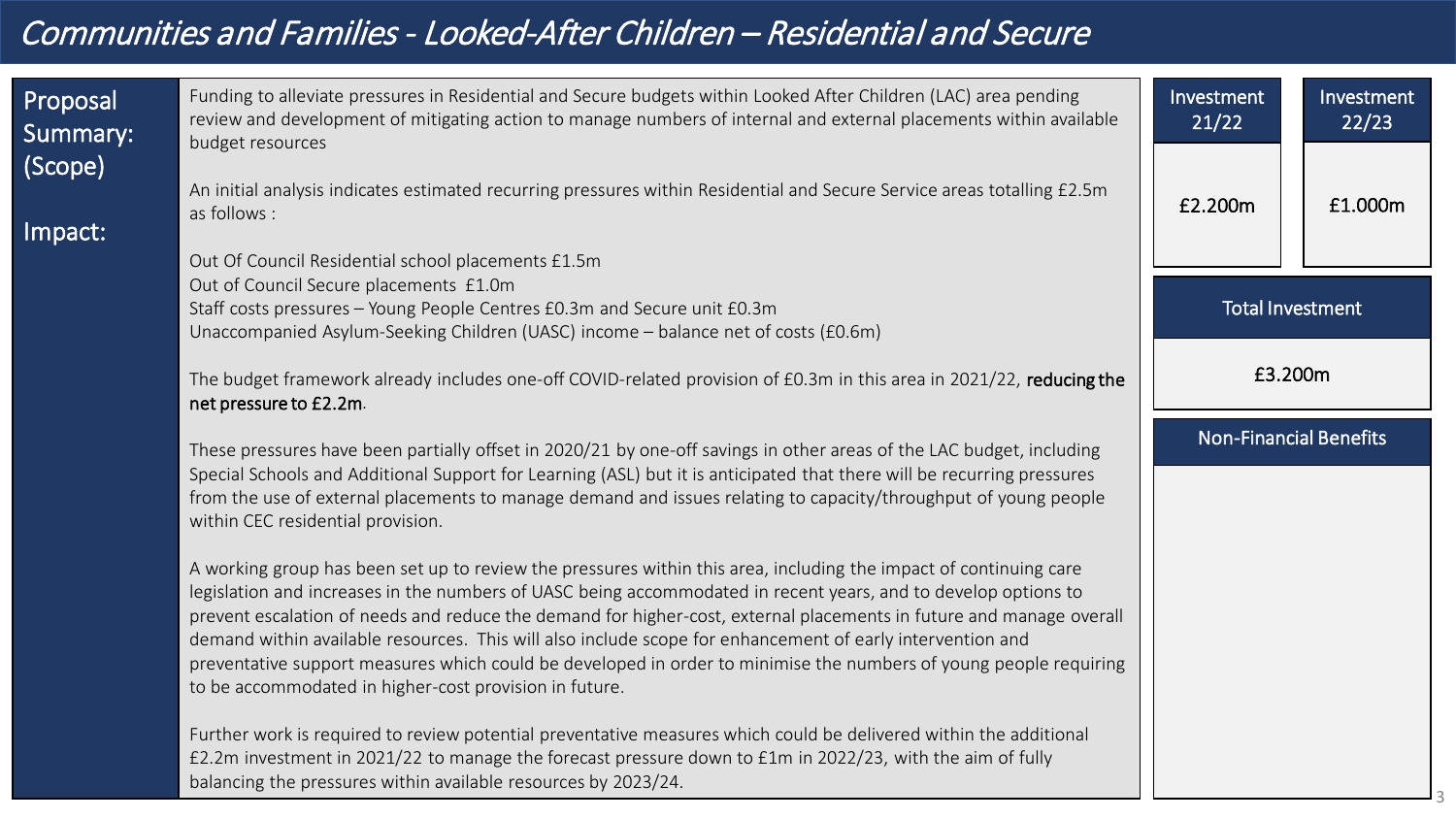# Edinburgh Integration Joint Board

| Proposal<br>Summary:                                                                                 | Since its inception, Edinburgh Integration Joint Board (EIJB) has faced challenges in setting a balanced<br>budget. For the first time in 2019/20, EIJB delivered a break-even position without year-end contributions                                                                                                                                                                                                                    | Investment<br>21/22                                                       | Investment<br>22/23                                                                                          |
|------------------------------------------------------------------------------------------------------|-------------------------------------------------------------------------------------------------------------------------------------------------------------------------------------------------------------------------------------------------------------------------------------------------------------------------------------------------------------------------------------------------------------------------------------------|---------------------------------------------------------------------------|--------------------------------------------------------------------------------------------------------------|
| (Scope)<br>Address the<br>structural shortfall in                                                    | from its partners and a similar position is projected for 2020/21. However in both instances this has been<br>achieved by relying on non-recurring monies and the structural deficit remains.<br>On 24th March 2021 the EIJB agreed its financial plan, associated savings and recovery programme and<br>some further mitigating actions. Despite agreeing a challenging programme of efficiencies, the plan                              | £2.500m                                                                   | £2.500m                                                                                                      |
| base budget for<br>social care by<br>increasing the                                                  | agreed by the Board was unbalanced. The gap currently stands at £9.3m and all three partners agree that<br>the opportunities to deliver further efficiencies at the same time as maintaining performance and<br>improving outcomes for people have now largely been exhausted. Savings beyond the level currently built                                                                                                                   |                                                                           | Total Investment                                                                                             |
| funding for EIJB                                                                                     | into the plan will have a significant negative impact on performance gains and ultimately on outcomes for<br>people.                                                                                                                                                                                                                                                                                                                      | £5.000m                                                                   |                                                                                                              |
| Impact:                                                                                              | This position has been the subject of urgent tripartite talks led by the Chief Officer with officers from NHS<br>Lothian and The City of Edinburgh Council. All involved in these discussions recognise and accept a                                                                                                                                                                                                                      | <b>Non-Financial Benefits</b>                                             |                                                                                                              |
| <b>EIJB</b> faces stark<br>choices given its<br>structural financial<br>deficit. Efforts to          | number of complex inter-related factors, namely: the ongoing improvements in performance; the likely<br>negative impact on outcomes for people and performance more generally of any further savings initiatives;<br>the ongoing uncertainty as we emerge from the Covid pandemic; and the EIJB's structural deficit. In this<br>context, partners are supportive of the approach and committed to working with EIJB officers to identify | Limits the extent of the<br>consequential cuts to<br>social care services |                                                                                                              |
| address this without<br>impacting<br>performance, quality<br>and outcomes are<br>nearing exhaustion. | options to bridge the financial gap as the year progresses.                                                                                                                                                                                                                                                                                                                                                                               |                                                                           | • Reduced level of<br>complaints and concerns<br>from the public re quality,<br>timeliness and accessibility |
|                                                                                                      |                                                                                                                                                                                                                                                                                                                                                                                                                                           | Shows evidence of                                                         | commitment from partners                                                                                     |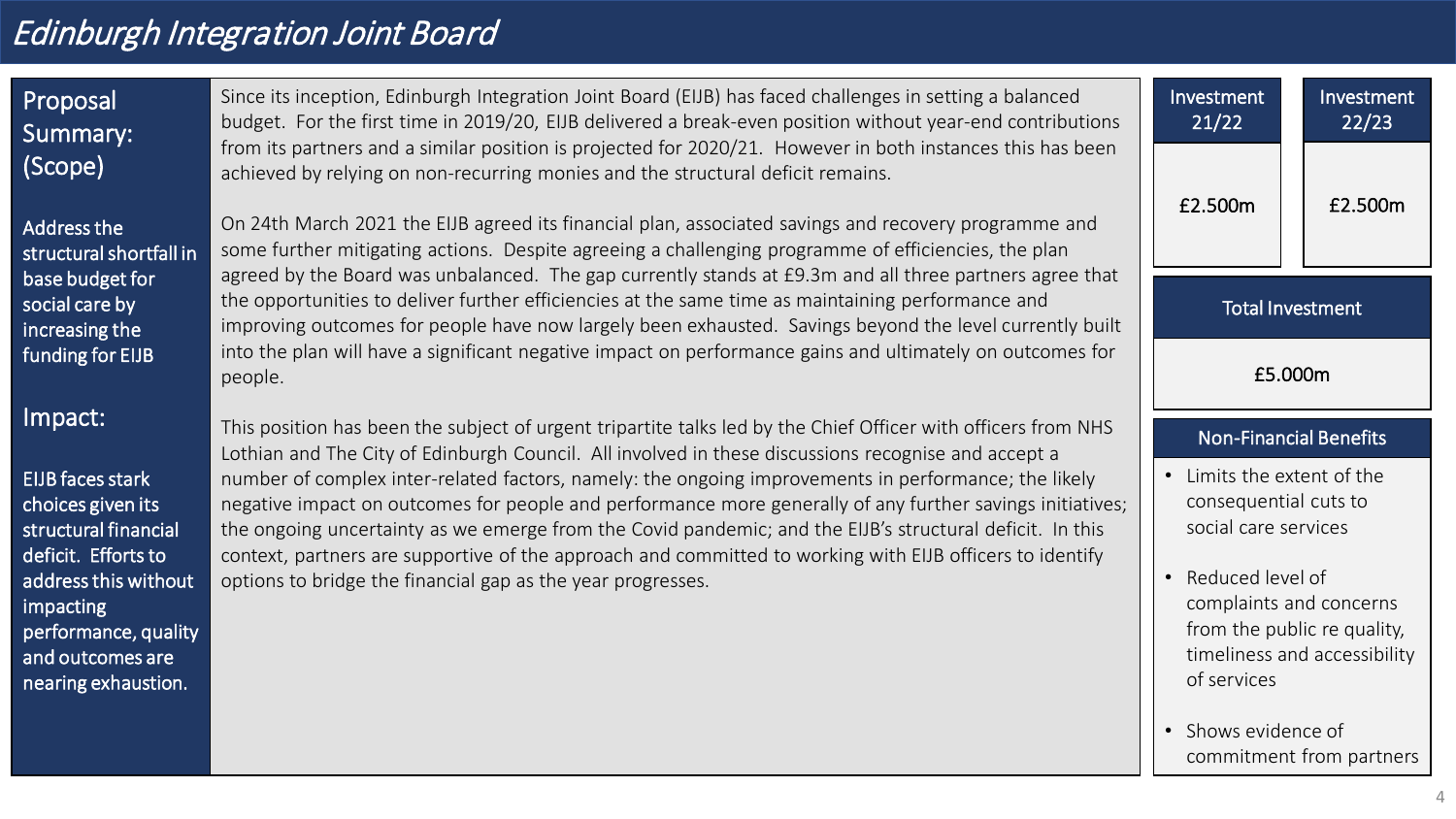# *Approved Savings, part or full delivery of which is currently in doubt*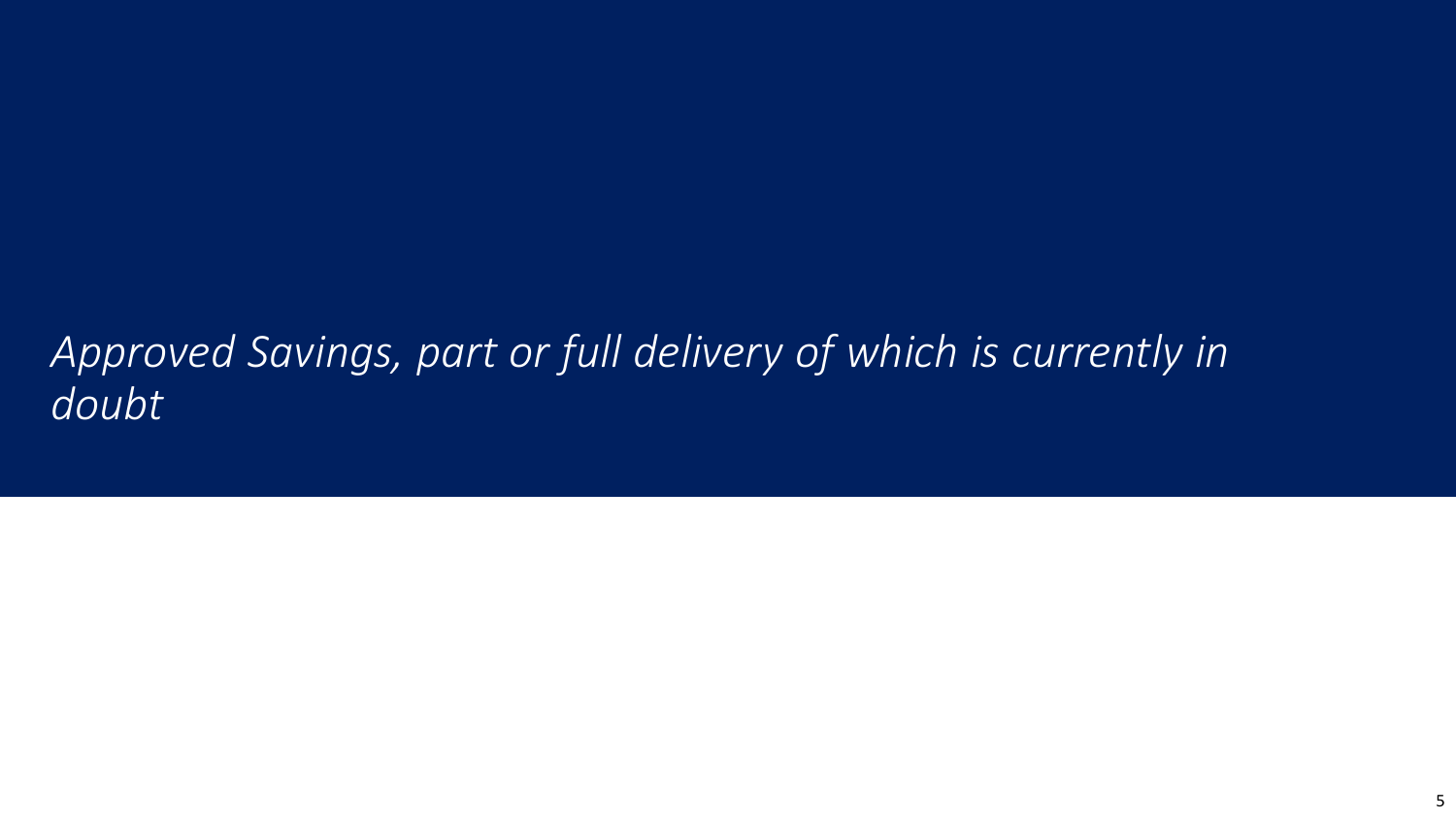# Approved savings (Place): Development and Business Services Operating Model

| Brief summary of<br>original proposal,<br>including associated<br>approved saving over<br>2021/22 and 2022/23<br>and current BRAG<br>status for 2021/22.                                                                                                 | This approved saving was to develop and deliver a new operating model within Planning, Building<br>Standards and Regulatory Services to reduce the reliance on the Council's revenue budget by improving<br>efficiency, reducing costs and increasing income. The approved saving in 2021/22 is £0.950m and in<br>2022/23 £0.3m. The current assessment shows £0.143m of the 2021/22 saving as green (this has been<br>achieved), with £0.620m assessed as amber and £0.187m as red.                                                                                                                                                                                                                                                                                                                                                                                                                                                                                                                                                                                                                                                                                                                                                       | 2021/22 status<br>£m<br>0.143<br>0.620<br>0.187 |
|----------------------------------------------------------------------------------------------------------------------------------------------------------------------------------------------------------------------------------------------------------|--------------------------------------------------------------------------------------------------------------------------------------------------------------------------------------------------------------------------------------------------------------------------------------------------------------------------------------------------------------------------------------------------------------------------------------------------------------------------------------------------------------------------------------------------------------------------------------------------------------------------------------------------------------------------------------------------------------------------------------------------------------------------------------------------------------------------------------------------------------------------------------------------------------------------------------------------------------------------------------------------------------------------------------------------------------------------------------------------------------------------------------------------------------------------------------------------------------------------------------------|-------------------------------------------------|
| What has changed since<br>the time of budget<br>approval to mean part<br>or full delivery is now at<br>risk?                                                                                                                                             | This saving was approved in 2020/21. Since approval, the outbreak of COVID-19 has meant that service delivery arrangements have<br>changed and implementation of new ways of working/service efficiencies has been delayed. Service demands, particularly in Regulatory<br>Services, have increased significantly to adapt to the regulatory requirements associated with COVID-19 and the Council's ability to<br>generate income has been reduced.                                                                                                                                                                                                                                                                                                                                                                                                                                                                                                                                                                                                                                                                                                                                                                                       |                                                 |
| What could still, or<br>alternatively, be done to<br>deliver some or all of<br>the saving, including<br>any opportunities to<br>accelerate other<br>proposals? Please<br>indicate amounts and<br>identify key<br>assumptions,<br>dependencies and risks. | Taking account of the impact of COVID-19 on these service areas, it is proposed to reprofile the approach to delivering this saving, with a<br>number of one-off measures in 2021/22 being proposed to make a significant contribution towards the saving required, and with plans in<br>place to ensure that the full saving can be achieved in 2022/23. These measures are:<br>As set out above, £0.143m of the saving has already been achieved through VERA (for GR9);<br>Income of £0.320m can be allocated on a one-off basis;<br>$\bullet$<br>A staffing saving of £0.1m to be achieved through organisational review; and<br>$\bullet$<br>£0.2m from reserves to be paid back in future years.<br>This would mean that there is approximately £0.187m which is currently assessed as red in 2021/22.<br>It is intended to begin engagement with the Planning and Building Standards service in May 2021 and Regulatory Services in September<br>2021, on the potential for service and organisational efficiency; and then to commence organisational reviews later in this calendar year.<br>This will ensure a contribution to the saving required this financial year and delivery of the full saving required from 01/04/2022. |                                                 |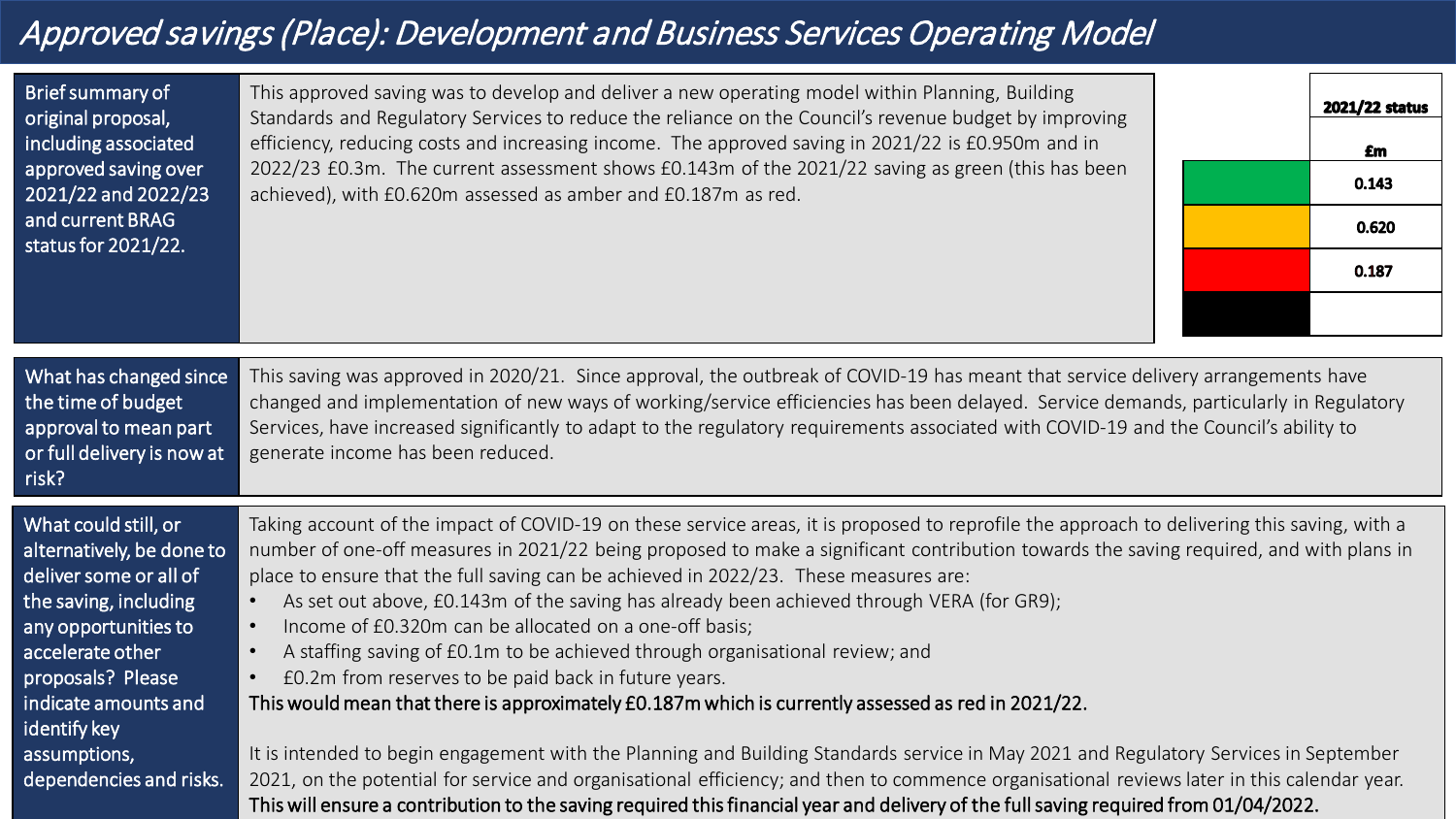# Approved savings (Place): Fees and Charges 5% uplift

| Brief summary of<br>original proposal,<br>including associated<br>approved saving over<br>2021/22 and 2022/23<br>and current BRAG<br>status for 2021/22.                                                                                                 | This proposal was to increase most discretionary fees and charges across the Council by 5%. For Place,<br>this equates to an increase in income of £0.938m in 2021/22. This is in addition to approved savings<br>from increased charges for Garden Waste (£0.160m) and implementation of the Parking Action Plan<br>Phase 2 (£0.520m).                                                                                                                                                                                                                                                                                                                                                                                                                      | 2021/22 status<br>£m<br>0.375<br>0.563 |
|----------------------------------------------------------------------------------------------------------------------------------------------------------------------------------------------------------------------------------------------------------|--------------------------------------------------------------------------------------------------------------------------------------------------------------------------------------------------------------------------------------------------------------------------------------------------------------------------------------------------------------------------------------------------------------------------------------------------------------------------------------------------------------------------------------------------------------------------------------------------------------------------------------------------------------------------------------------------------------------------------------------------------------|----------------------------------------|
| What has changed since<br>the time of budget<br>approval to mean part<br>or full delivery is now at<br>risk?                                                                                                                                             | Since the budget was approved, the fees and charges uplifts have been modelled using financial assumptions. The modelling shows that<br>they would not yield sufficient additional income to meet this saving.                                                                                                                                                                                                                                                                                                                                                                                                                                                                                                                                               |                                        |
| What could still, or<br>alternatively, be done to<br>deliver some or all of<br>the saving, including<br>any opportunities to<br>accelerate other<br>proposals? Please<br>indicate amounts and<br>identify key<br>assumptions,<br>dependencies and risks. | The uplift in respect of the suite of parking charges has never been within the scope of this calculation. This income uplift (assuming<br>parking income recovers as public health restrictions ease) cannot be used as a substitution as this has already been pointed towards the<br>Parking Action Plan Phase 2 saving on a one-off basis to reflect the timing of new controlled parking zones (CPZ) coming online. Additional<br>CPZ income is not projected until Q4 of 2021/22.<br>Modelling of likely additional income suggests that circa £0.375m can be realised in 2021/22. Finance and service colleagues will continue to<br>work on options to increase this amount however it is unlikely this work will achieve the full £0.938m required. |                                        |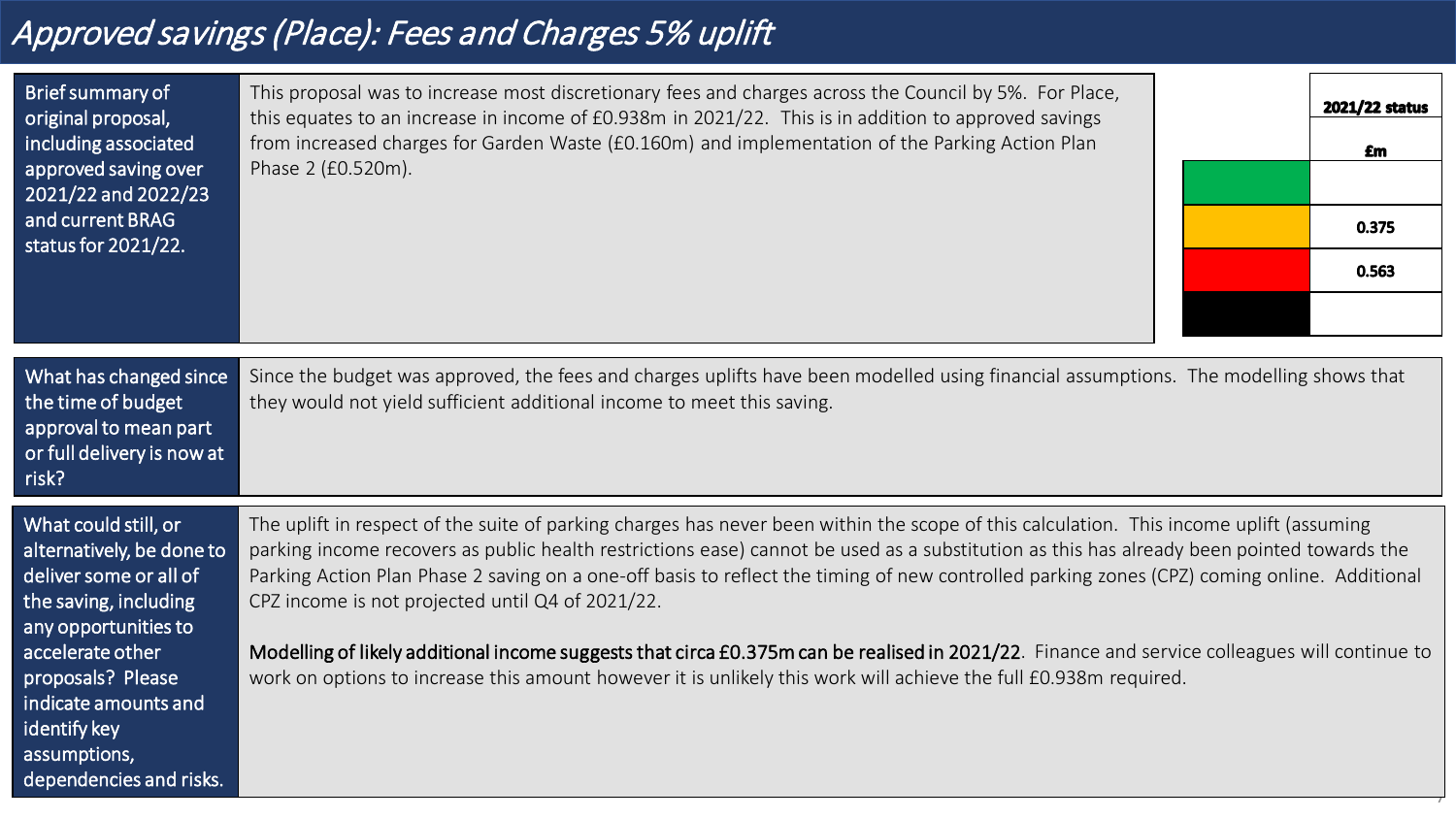# Approved savings (Communities and Families): Transport Review – Travel Demand

| Brief summary of<br>original proposal,<br>including associated<br>approved saving over<br>2021/22 and 2022/23<br>and current BRAG<br>status for 2021/22.                                                                                                 | For Communities and Families expenditure on Home to School Transport, there is an existing budget<br>pressure of £0.400m identified for 2020/21 which needs to be addressed and a further £1m of<br>investment payback to be made over 2021/22 and 2022/23. The overall saving required in 2021/22 is<br>therefore £0.900m, with a further £0.500m of savings required in 2022/23.<br>Due to the ongoing pandemic it is difficult to demonstrate whether these savings are being made as<br>additional COVID-related travel requirements have been required throughout 2020/21 and will continue<br>into 2021/22. The Passenger Operations team are working closely with colleagues in Finance to identify<br>the costs specifically attributable to COVID and once this information is available, it will be easier to<br>estimate the actual level of savings that might be achievable in 2021/22 compared to the level of<br>expenditure before the pandemic. | 2021/22 status<br>£m<br>0.900 |
|----------------------------------------------------------------------------------------------------------------------------------------------------------------------------------------------------------------------------------------------------------|------------------------------------------------------------------------------------------------------------------------------------------------------------------------------------------------------------------------------------------------------------------------------------------------------------------------------------------------------------------------------------------------------------------------------------------------------------------------------------------------------------------------------------------------------------------------------------------------------------------------------------------------------------------------------------------------------------------------------------------------------------------------------------------------------------------------------------------------------------------------------------------------------------------------------------------------------------------|-------------------------------|
| What has changed since<br>the time of budget<br>approval to mean part<br>or full delivery is now at<br>risk?                                                                                                                                             | The ongoing pandemic and increased travel demand due to social distancing requirements on vehicles, when combined with the part-time<br>return to school for some pupils, has made it impossible to continue the reductions in travel demand which were successfully being<br>achieved pre-COVID. In order to achieve the required savings the Travel Demand project, previously focusing on Communities and Families<br>Home to School Transport, has been expanded to include all travel and logistics activity in the Council and will be directly linked to<br>transformational change in all of the services involved.                                                                                                                                                                                                                                                                                                                                      |                               |
| What could still, or<br>alternatively, be done to<br>deliver some or all of<br>the saving, including<br>any opportunities to<br>accelerate other<br>proposals? Please<br>indicate amounts and<br>identify key<br>assumptions,<br>dependencies and risks. | The expanded Travel Demand and Logistics project presented an outline of future steps to CLT on 27 January 2021.<br>The phased approach to long term transformation was as follows:<br>Step 1 - Technology and Automation<br>Step 2 - Depot Strategy<br>Step 3 - Service Integration Opportunities<br>Step 4 – Supporting the Business Plan<br>Throughout February and March the project team worked with ICT colleagues to identify appropriate software and device solutions for<br>step 1. A workshop with key stakeholders to identify the best solution is to be progressed soon. The intention is for the new software and<br>technology to be implemented during 2021/22. The exact details and costs and programme will emerge following the workshop. This<br>investment is a crucial dependency in order to realise the required savings.                                                                                                              |                               |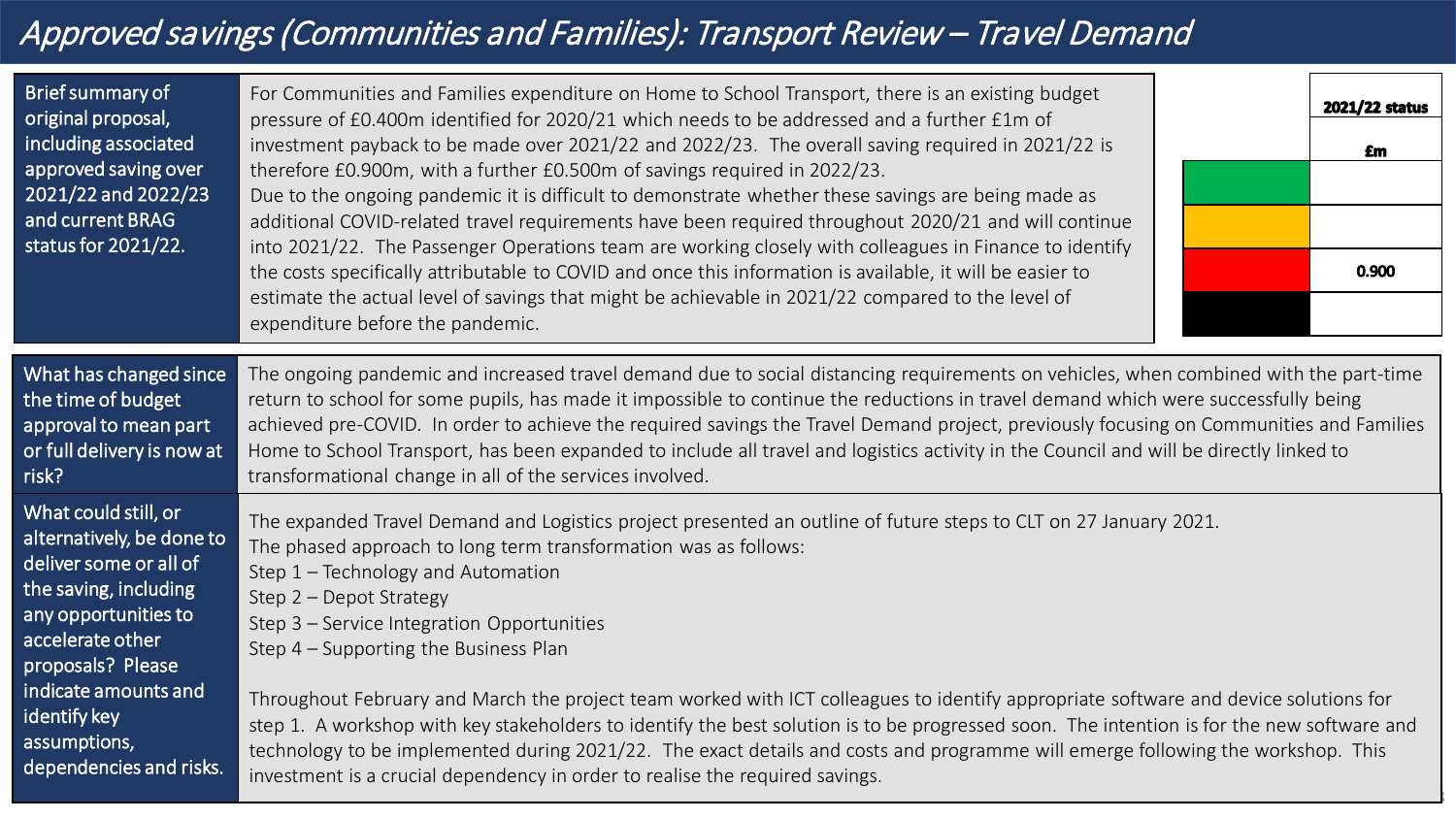# *Investment Options*

*Key:*

*Sustainability* 

*Poverty and Prevention* 

*Technology*

*Core Service Delivery and City Recovery*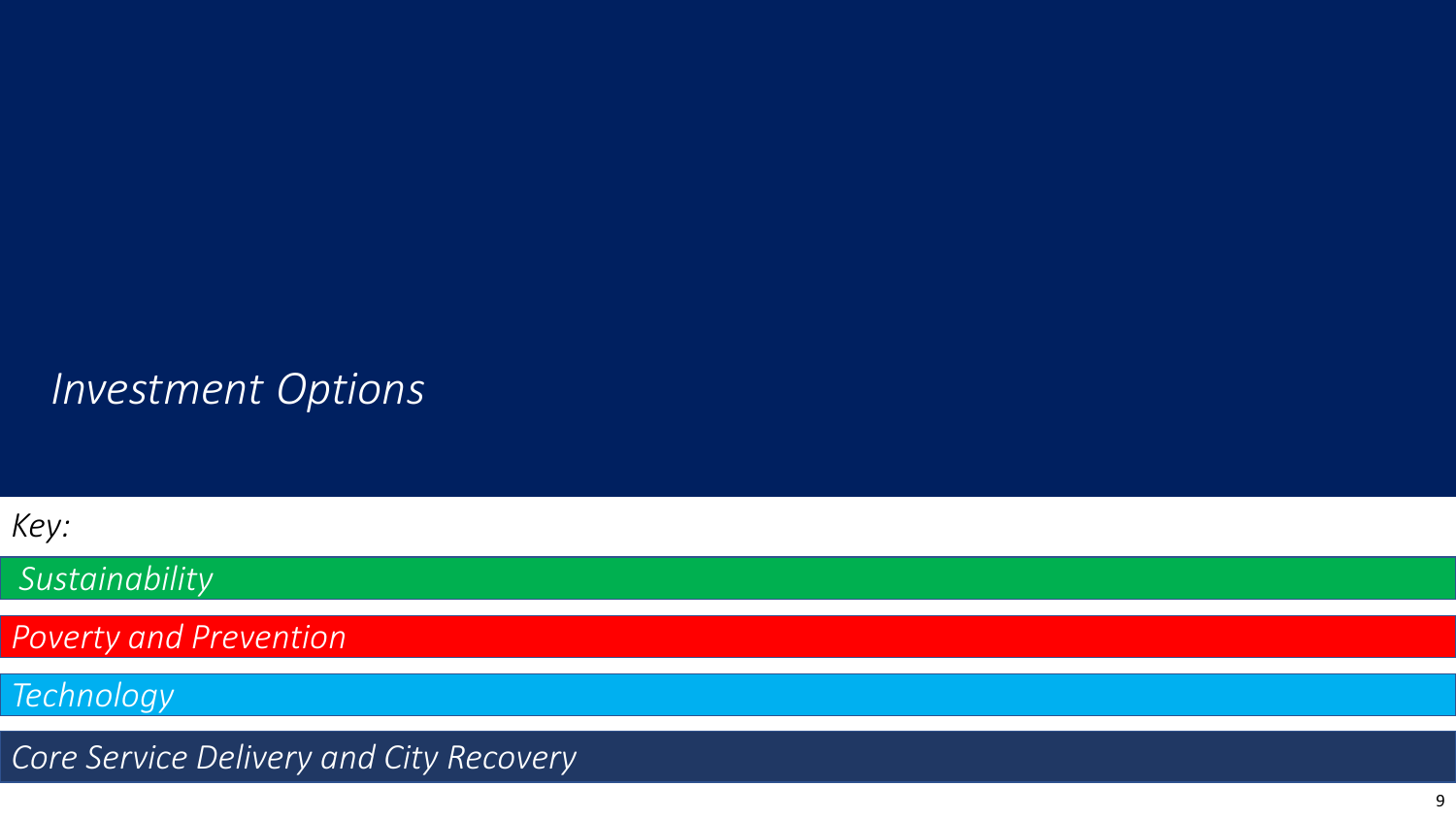# *Investment in Roads and Pavements Infrastructure*

| In

| Proposal<br>Summary:<br>(Scope) | The Council's Transport Asset Management Plan sets out the Council's plan to invest continually in its roads and<br>pavements infrastructure. This plan has been developed following a review of the economic and useful life of all<br>Council assets. To maintain roads and pavements assets to the required standard involves reactionary repairs,<br>regular maintenance (to extend the life of the asset) and investment to improve their condition. | Investment<br>21/22                                                                                                    | Investment<br>22/23                |
|---------------------------------|-----------------------------------------------------------------------------------------------------------------------------------------------------------------------------------------------------------------------------------------------------------------------------------------------------------------------------------------------------------------------------------------------------------------------------------------------------------|------------------------------------------------------------------------------------------------------------------------|------------------------------------|
| Impact:                         | This proposal seeks the investment of £6m of one-off funding to allow for intensive repair and resurfacing work on<br>our road and pavements network in order to reverse some of the substantial damage that has been caused by the<br>recent winter weather.                                                                                                                                                                                             | £6.000m                                                                                                                | £0.000m                            |
|                                 | It is anticipated that £2m of the funding would be allocated to the procurement of packages of work to undertake                                                                                                                                                                                                                                                                                                                                          | <b>Total Investment</b>                                                                                                |                                    |
|                                 | patching and permanent repair work as a follow-up in those streets where there have been temporary make-safe<br>repairs over the winter.                                                                                                                                                                                                                                                                                                                  | £6.000m                                                                                                                |                                    |
|                                 | In addition, £4m would be allocated to resurfacing and surface treatment works where there is the highest<br>requirement for these types of intervention.                                                                                                                                                                                                                                                                                                 | <b>Non-Financial Benefits</b>                                                                                          |                                    |
|                                 | It is expected that this investment would be very well received by the public, and there is clearly a strong<br>alignment with outcome 14 of the Business Plan, in maintaining or improving the quality of our roads and<br>pavements.                                                                                                                                                                                                                    | • This additional funding will<br>support the achievement of<br>Council commitment 16.<br>• This will also support the |                                    |
|                                 |                                                                                                                                                                                                                                                                                                                                                                                                                                                           | achievement of Business Plan<br>outcome 14 - to maintain focus                                                         | on the city's roads and pavements. |
|                                 |                                                                                                                                                                                                                                                                                                                                                                                                                                                           | • This will lead to improved resident<br>satisfaction, reduced complaints<br>and fewer insurance claims.               |                                    |
|                                 |                                                                                                                                                                                                                                                                                                                                                                                                                                                           | • This will also contribute to an<br>expected improved Road                                                            |                                    |

Condition Index assessment in

2021/22.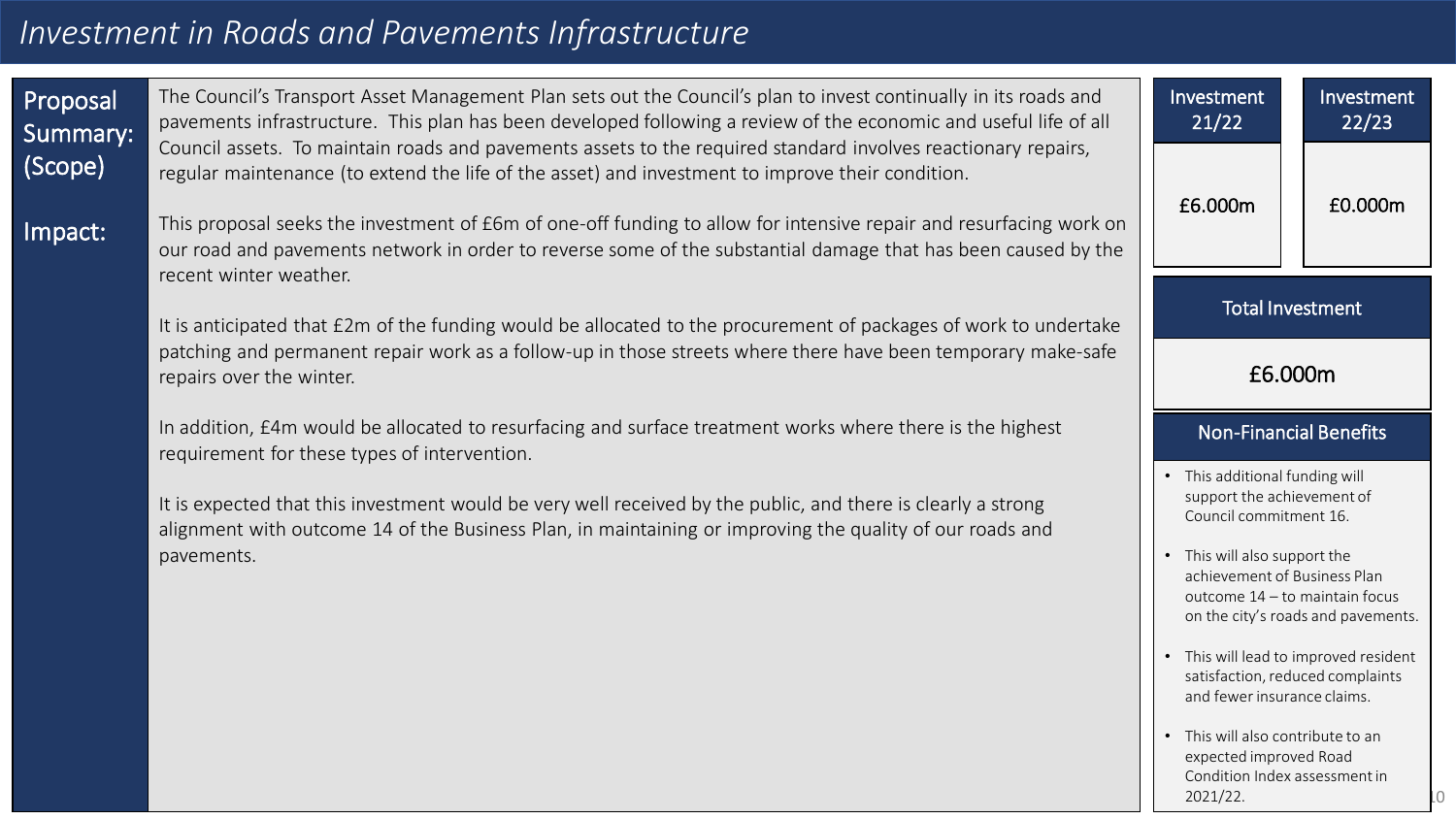| Proposal<br>Summary:<br>(Scope)<br><b>Accelerated action</b><br>on Council emissions<br>from energy and | 1. Detailed design for operational estate retro-fit (£0.500m)<br>This additional £0.500m would build on feasibility studies planned for 10-12 buildings and already<br>resourced within the budget and commission the full design of the pilot buildings for selected demand<br>reduction measures (insulation, glazing, air tightness, etc.).<br>Additional funding made available would offset against the capital requirement and give certainty on the                                                                                                                                                                                                                                               | Investment<br>21/22<br>£0.690m to<br>£0.850m                                                                                                                                          | Investment<br>22/23<br>$E0.100m -$<br>£0.200m<br>(recurring) |
|---------------------------------------------------------------------------------------------------------|----------------------------------------------------------------------------------------------------------------------------------------------------------------------------------------------------------------------------------------------------------------------------------------------------------------------------------------------------------------------------------------------------------------------------------------------------------------------------------------------------------------------------------------------------------------------------------------------------------------------------------------------------------------------------------------------------------|---------------------------------------------------------------------------------------------------------------------------------------------------------------------------------------|--------------------------------------------------------------|
| waste                                                                                                   | opportunity for these design works to progress. Enabling the preparation of detailed designs would mean<br>that if a decision was made to progress, works could be brought forward to start in 2022/23.                                                                                                                                                                                                                                                                                                                                                                                                                                                                                                  | <b>Total Investment</b>                                                                                                                                                               |                                                              |
| (Impact)                                                                                                | This would in effect create a series of shovel-ready projects.                                                                                                                                                                                                                                                                                                                                                                                                                                                                                                                                                                                                                                           | £0.790m - £1.050m                                                                                                                                                                     |                                                              |
| Demonstration of<br>Council leadership<br>and commitment to<br>achieving net zero                       | 2. Rolling out recycling in schools (£0.090m - £0.150m)<br>As a result of COVID-19, schools and kitchens are generating more waste. Schools are also trying to recycle<br>more in line with the Council's 2030 sustainability pledges. Through 2021 and 2022, all primary schools will<br>be launching free meals for every pupil, with around a 15% increase in waste anticipated as a result.<br>£0.090m would support the purchase of 150 additional recycling bins to help mitigate the impact of<br>increased waste on the Council's carbon footprint, and to support awareness raising on sustainability and<br>recycling among pupils. £0.150m would support acceleration beyond primary schools. | <b>Non-Financial Benefits</b><br>• Reductions in Council emissions<br>from energy<br>• Enhanced and upgraded<br>operational estate<br>• Reductions in Council emissions<br>from waste |                                                              |
|                                                                                                         | 3. Recycling improvements (£0.100m - £0.200m)<br>Bringing forward a contract variation with our dry mixed recycling contractor to incentivise the recovery of<br>increased streams of material. There is potential to extract greater value from the materials both the<br>Council and citizens put into the city's waste recycling system, particularly in relation to dry mixed recycling.<br>This would both deliver efficiency improvements and support the Council's circular economy approach.                                                                                                                                                                                                     | • Awareness raising and<br>the sustainability agenda                                                                                                                                  | engagement of young people in                                |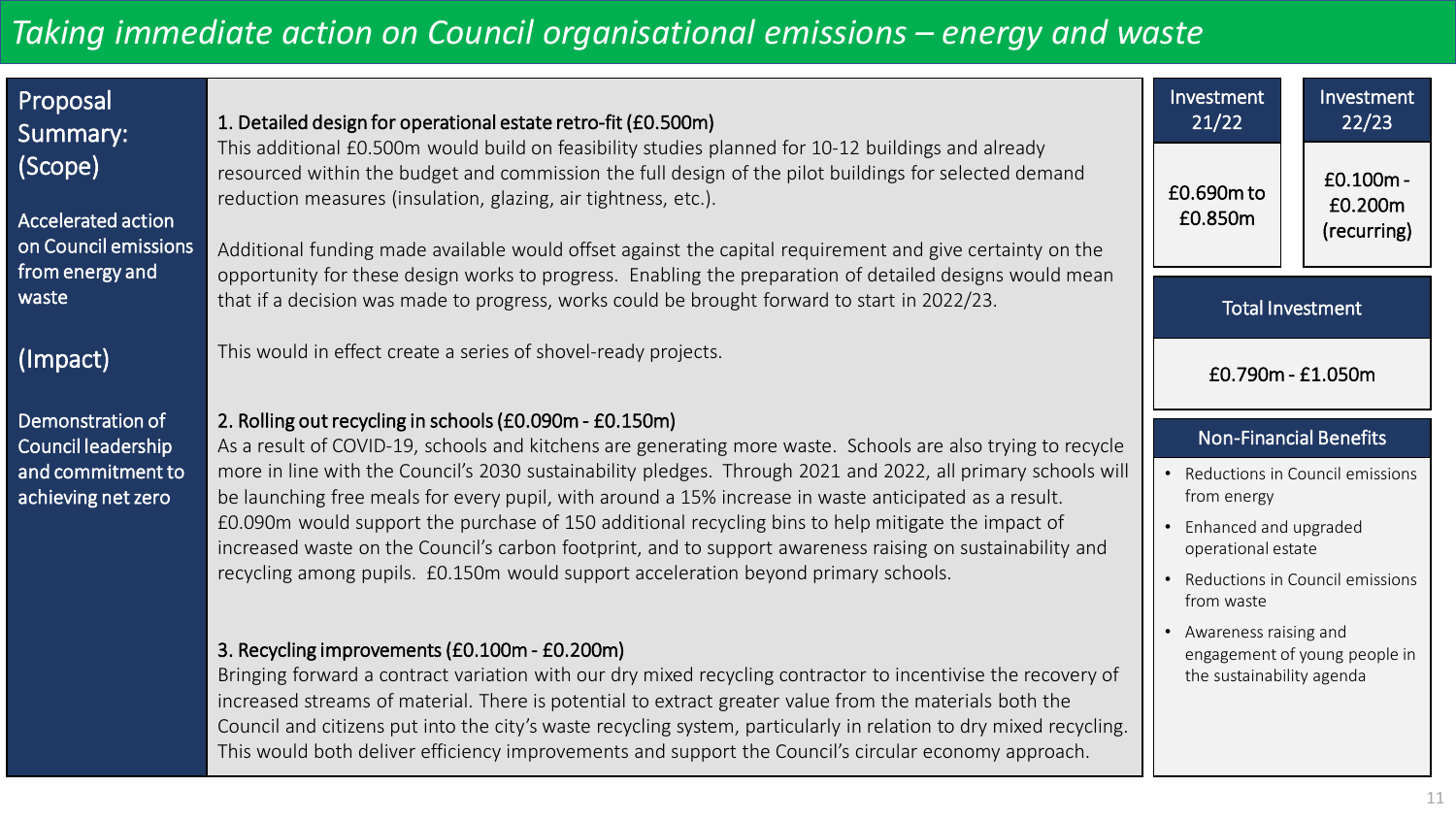# Early commitments to support a city-wide 2030 Net Zero Strategy

| Proposal<br>Summary:<br>(Scope)<br><b>Strategic</b><br>development and        | 1. Citizen communication and engagement budget - £0.310m<br>• £0.200m - city-wide behaviour change campaigns (online and face-to-face when permitted) utilising<br>targeted mixed marketing<br>• £0.060m - Carbon footprinting app<br>£0.040m – Schools engagement, including events e.g. youth / primary school summits, etc. (option to time<br>to coincide with COP26 if going ahead)                                                                                                                                                                                                                                                                                                                                                                                                                                                                             | Investment<br>21/22<br>£0.645m<br>(£0.200m)              | Investment<br>22/23<br>(£0.180m)                                                                                                                                                                                                                                                                                                  |
|-------------------------------------------------------------------------------|----------------------------------------------------------------------------------------------------------------------------------------------------------------------------------------------------------------------------------------------------------------------------------------------------------------------------------------------------------------------------------------------------------------------------------------------------------------------------------------------------------------------------------------------------------------------------------------------------------------------------------------------------------------------------------------------------------------------------------------------------------------------------------------------------------------------------------------------------------------------|----------------------------------------------------------|-----------------------------------------------------------------------------------------------------------------------------------------------------------------------------------------------------------------------------------------------------------------------------------------------------------------------------------|
| co-ordination<br>capacity<br>(Impact)                                         | • £0.010n - Running costs to support community climate action groups' access to under-utilised Council<br>buildings as 'pop-up' space for collaboration                                                                                                                                                                                                                                                                                                                                                                                                                                                                                                                                                                                                                                                                                                              | <b>Total Investment</b>                                  |                                                                                                                                                                                                                                                                                                                                   |
| Orchestration of<br>Council and city<br>partner action to<br>support delivery | 2. City-wide heat and energy strategy and partnership - £0.335m<br>• £0.200m – Commissioning of strategy and development of major heat network proposal for the city<br>• £0.075m - 1 year FTC G10 Heat and Energy Strategy Manager to establish and support a city-wide heat and<br>energy partnership; work with the ESCO to agree its future role; identify opportunities to align capital works                                                                                                                                                                                                                                                                                                                                                                                                                                                                  | £0.645m+£0.380m u/w                                      |                                                                                                                                                                                                                                                                                                                                   |
| of 2030 net zero<br>target                                                    | programmes and target external funding streams<br>• £0.060m – 1 year FTC G8 City Partnership Officer to establish and support governance structures for                                                                                                                                                                                                                                                                                                                                                                                                                                                                                                                                                                                                                                                                                                              | <b>Non-Financial Benefits</b><br>• Delivery of political |                                                                                                                                                                                                                                                                                                                                   |
| Capacity to secure<br>additional<br>external funding                          | implementing the city 2030 Net Zero Strategy, and orchestrate partner buy-in and collaborative action to<br>achieve the strategy's aims.                                                                                                                                                                                                                                                                                                                                                                                                                                                                                                                                                                                                                                                                                                                             | • Council leadership of net-zero                         | commitments on sustainability                                                                                                                                                                                                                                                                                                     |
| to support<br>investment in new<br>net zero projects                          | 3. Underwriting the Corporate Sustainability Team Capacity<br>(£0.380m underwritten over two financial years)<br>• Manage the risk of losing the Corporate Sustainability Team capacity as a result of financial uncertainty of<br>European funding by extending the current one-year fixed term contracts to two years. The team would,<br>during that time, continue to seek additional and external funding but the Council would carry the £0.380m<br>risk of unmet funding as a pressure. Several funding bids are in train, totalling in excess of £0.800m. Key<br>programmes including the Carbon Scenario Tool, Council Emissions Reduction Plan, 2030 Strategy<br>Implementation Plan, innovation programmes and funding change, citizen engagement on sustainability<br>and co-sponsorship of Edinburgh Climate Commission are dependent on this capacity. | net-zero                                                 | 2030 agenda across the city<br>• High-quality data on the<br>emissions impact of major<br>Council programmes - to<br>support political decision-<br>making and track progress to<br>• Leverage of additional<br>expertise, capacity and shared<br>learning through participation<br>in joint programmes with<br>European partners |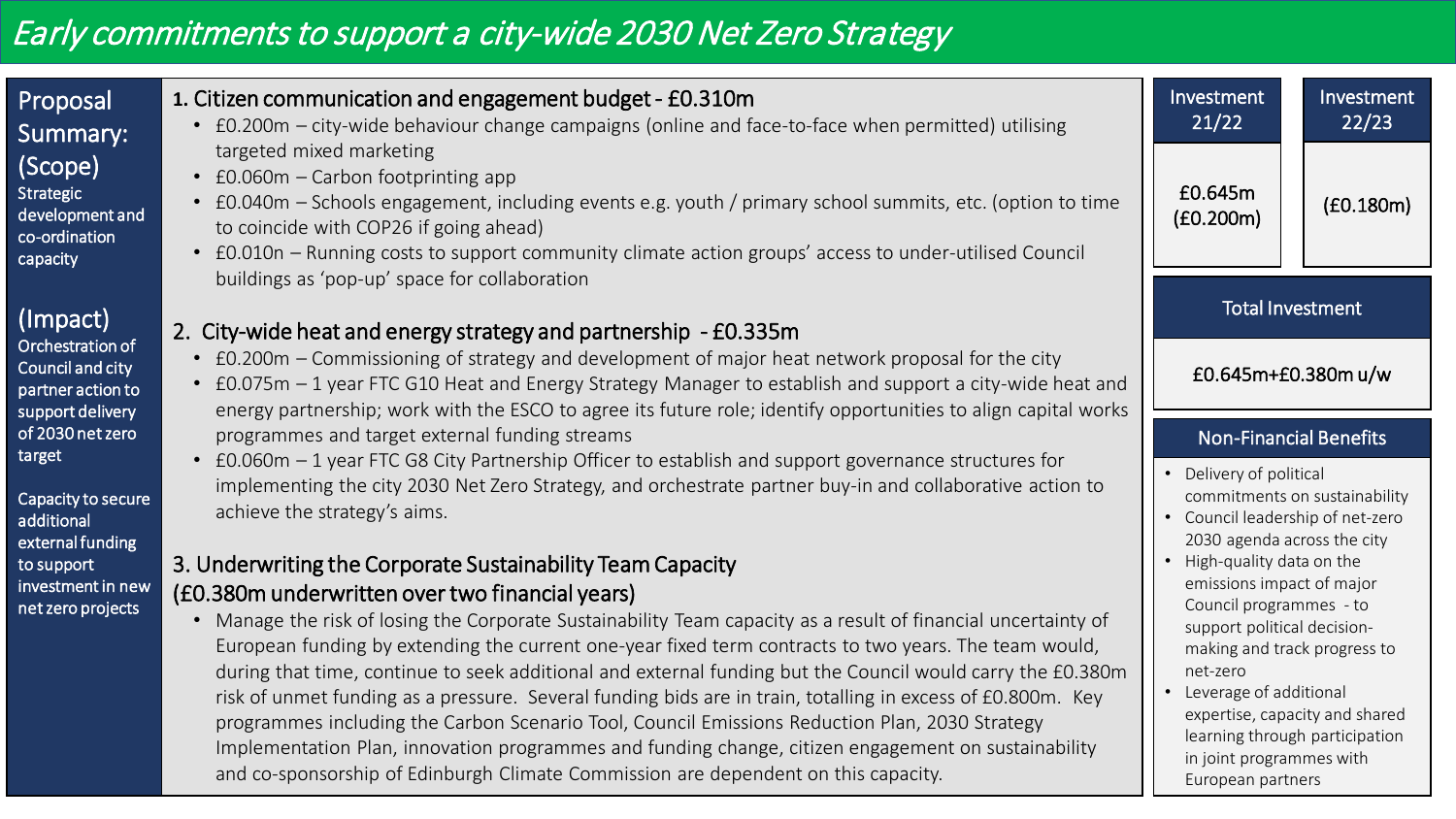# Taking immediate action on Council organisational emissions – EV charging infrastructure

| Proposal<br>Summary:                        | EV charging infrastructure to support further electrification of Council fleet and citizen needs (£0.250m capital)<br>The Council has made good progress in transitioning its car fleet to electric. Around 75% of the remaining                                                                                                                                                                                                                                                                                                                                 | Investment<br>21/22                                         | Investment<br>22/23 |
|---------------------------------------------|------------------------------------------------------------------------------------------------------------------------------------------------------------------------------------------------------------------------------------------------------------------------------------------------------------------------------------------------------------------------------------------------------------------------------------------------------------------------------------------------------------------------------------------------------------------|-------------------------------------------------------------|---------------------|
| (Scope)<br>Accelerated<br>action on Council | fleet consists of medium-sized diesel vans, with the Council's Emissions Reduction Plan proposing a<br>commitment to replacing these with electric. The Council will work with Transport Scotland to seek funding<br>to enable the purchase of electric vans. Further costs relate to the EV charging infrastructure required to<br>support new electric vans. Just under half of the medium van fleet (c.150) support mobile workers and would<br>require the installation of home chargers at a cost of c.£2,000 per unit. Vans for non-mobile workers require | £0.250m                                                     | n/a                 |
| emissions from<br>transport                 | hub/depot charger capacity at c.£7,000 per van. Negotiation with trades unions is required to be able to<br>secure the installation of home chargers and this, coupled with lead-in times, points to a target of                                                                                                                                                                                                                                                                                                                                                 | <b>Total Investment</b>                                     |                     |
| (Impact)                                    | infrastructure to support 50 additional vans in 2021/22 (20 mobile workers, 30 standard fleet) at a total cost<br>of £0.250m, assuming 20% of chargers have fast charge capability. Those chargers installed in publicly-<br>accessible locations would be made available on Chargeplace Scotland for citizens to use outside of core<br>working hours, delivering increased EV charging infrastructure for citizens and businesses.                                                                                                                             | £0.250m                                                     |                     |
| Demonstration<br>of Council                 |                                                                                                                                                                                                                                                                                                                                                                                                                                                                                                                                                                  | <b>Non-Financial Benefits</b>                               |                     |
| leadership and<br>commitment to             |                                                                                                                                                                                                                                                                                                                                                                                                                                                                                                                                                                  | • Reductions in Council<br>emissions from transport         |                     |
| achieving net<br>zero                       |                                                                                                                                                                                                                                                                                                                                                                                                                                                                                                                                                                  | Improved efficiency                                         |                     |
|                                             |                                                                                                                                                                                                                                                                                                                                                                                                                                                                                                                                                                  | • Improved 'hub' EV charging<br>infrastructure for citizens |                     |
|                                             |                                                                                                                                                                                                                                                                                                                                                                                                                                                                                                                                                                  | Reduction in demand for<br>on-street EV charging            |                     |
|                                             |                                                                                                                                                                                                                                                                                                                                                                                                                                                                                                                                                                  | Reductions in city<br>emissions from transport              |                     |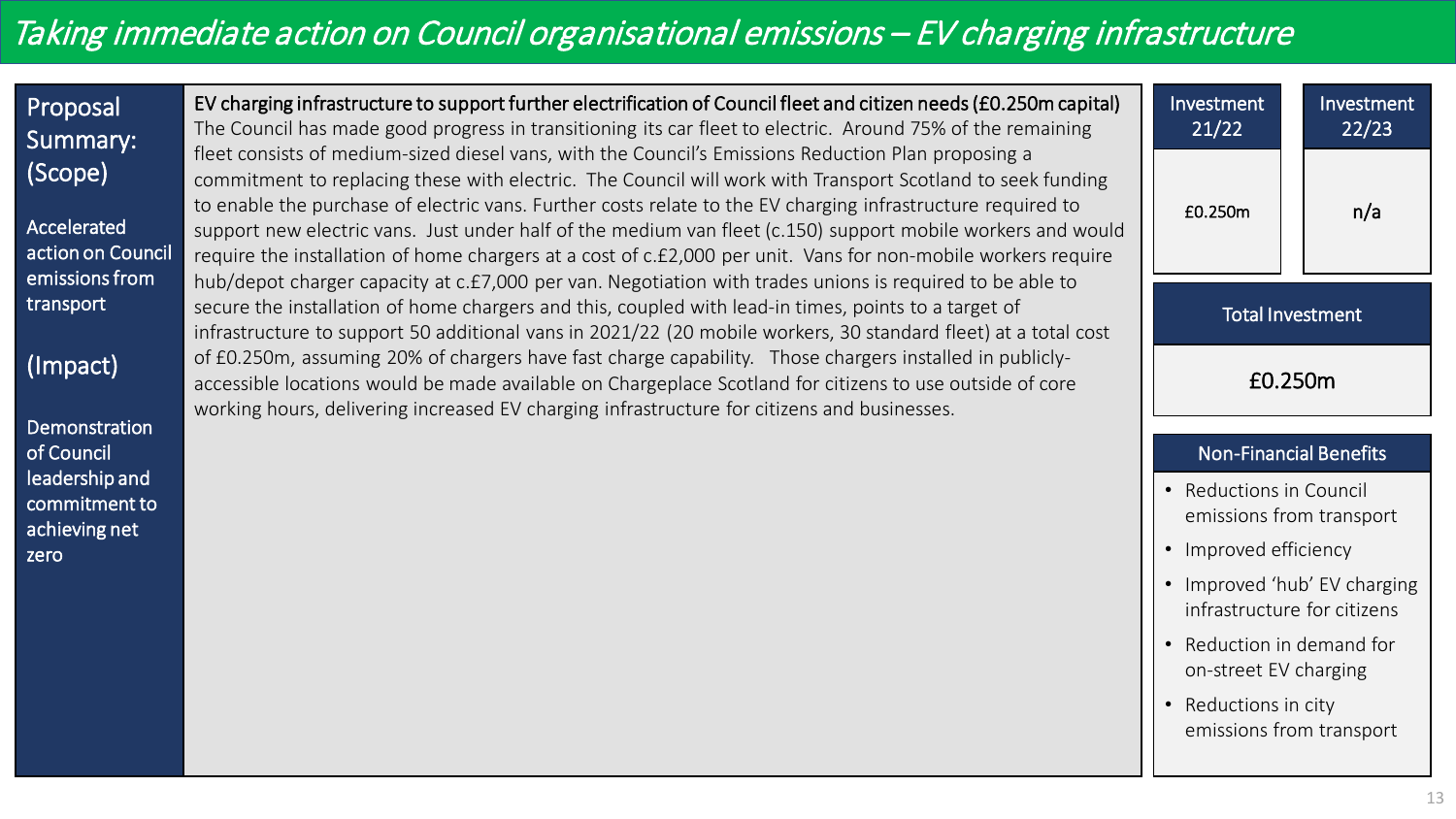# Increased footway and cycleway gritting and street cleansing

| Proposal<br>Summary:<br>(Scope)<br>Impact: | This proposal seeks to expand our footway and cycleway gritting operations through the re-design<br>of our operation. This will be recommended to Transport and Environment Committee as an option<br>in June, but has been brought forward now due to the limited length of time to consider<br>investment options.<br>The investment would allow the leasing of additional compact street sweepers, with associated<br>equipment to allow the sweepers to operate as mini-gritters through the winter. The £0.500m                                                 | Investment<br>21/22<br>£0.500m                                                                                                                   | Investment<br>22/23<br>£0.500m |
|--------------------------------------------|----------------------------------------------------------------------------------------------------------------------------------------------------------------------------------------------------------------------------------------------------------------------------------------------------------------------------------------------------------------------------------------------------------------------------------------------------------------------------------------------------------------------------------------------------------------------|--------------------------------------------------------------------------------------------------------------------------------------------------|--------------------------------|
|                                            | investment would lease the equipment but would also recruit additional street cleansing staff to<br>operate them throughout the year.                                                                                                                                                                                                                                                                                                                                                                                                                                |                                                                                                                                                  | <b>Total Investment</b>        |
|                                            | There would be multiple benefits to this investment:                                                                                                                                                                                                                                                                                                                                                                                                                                                                                                                 | £1.000m (plus £0.500m                                                                                                                            | recurring)                     |
|                                            | Increased coverage of our footway and cycleway network that is treated;<br>$1$ .<br>A more efficient and effective operation (the compact sweepers have a payload that is nearly<br>2.<br>three times greater than an existing mini-tractor); and<br>Improved street cleanliness – throughout the spring and summer, the sweepers would be fully<br>3.<br>engaged on street cleansing operations. Furthermore, when the sweepers are not needed for<br>gritting, they can also continue to clean streets and assist with seasonal demands such as leaf<br>clearance. | • Improved public safety<br>• Improved reputation for the<br>Council<br>Decreased 'slips and trips'<br>resulting in fewer hospital<br>admissions | <b>Non-Financial Benefits</b>  |
|                                            | This investment would be firmly aligned outcome 14 of the Business Plan (core services are<br>maintained or improved) and would be a strong response to Elected Member and citizen feedback<br>over the recent winter period.                                                                                                                                                                                                                                                                                                                                        |                                                                                                                                                  |                                |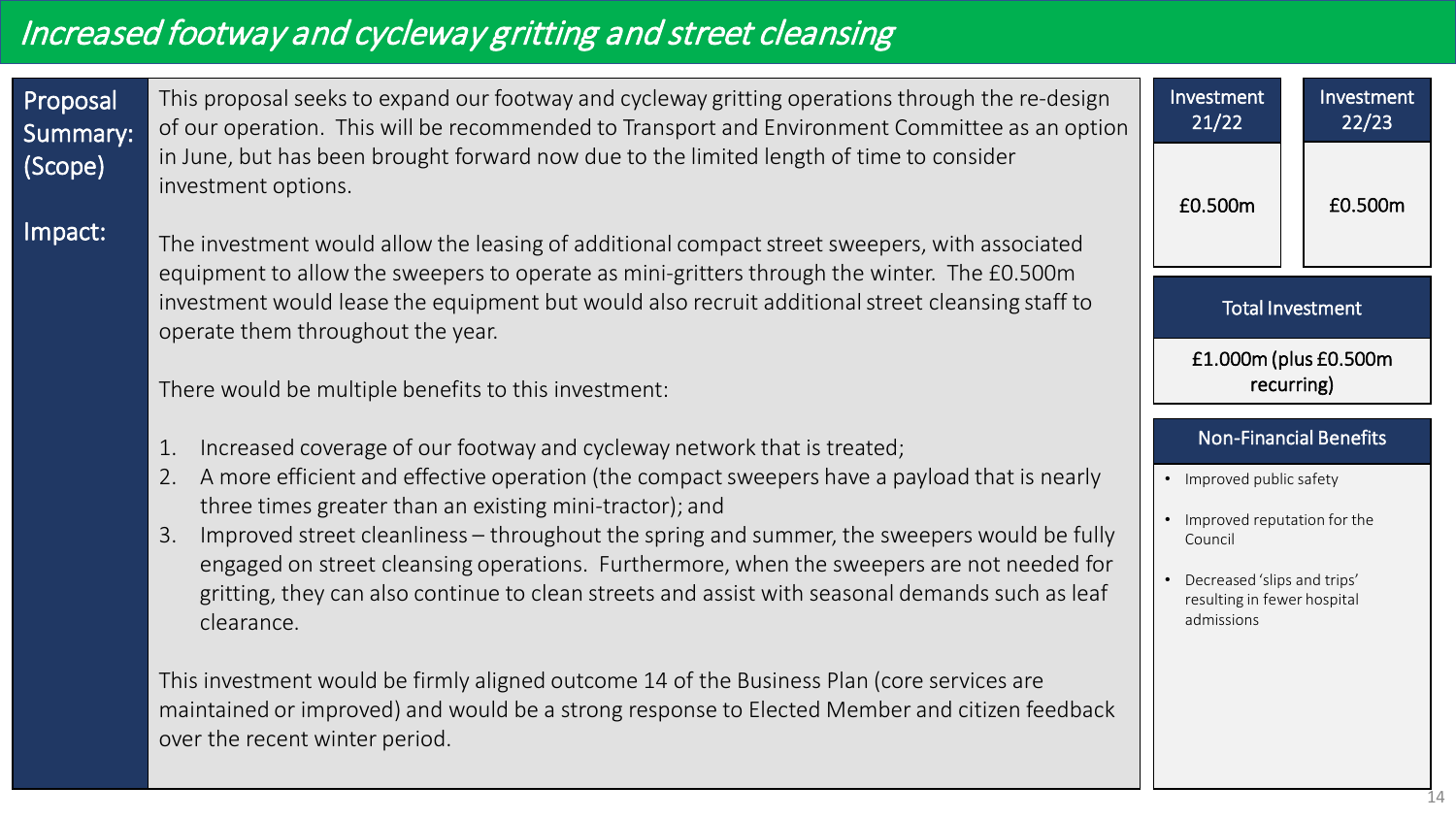# Prevention and Community Engagement: Reforming the way we work

| <b>Proposal</b><br>Summary:                     | Council Business Plan Outcome 2 commits to reforming the way the Council works to better deliver prevention services with<br>engaged and empowered communities. This commitment is in response to the Edinburgh Poverty Commission call to action for<br>prevention based services to operate as small local teams, working across service boundaries in all parts of the city to help        | Investment<br>21/22                                                                    | Investment<br>22/23                |
|-------------------------------------------------|-----------------------------------------------------------------------------------------------------------------------------------------------------------------------------------------------------------------------------------------------------------------------------------------------------------------------------------------------------------------------------------------------|----------------------------------------------------------------------------------------|------------------------------------|
| For increased                                   | people access support in a way that works for them and prevents poverty and an escalation of need.                                                                                                                                                                                                                                                                                            |                                                                                        |                                    |
| capacity and<br>expert advice to<br>support the | Evidence and research tells us that reform of this kind and scale must be designed from the bottom up through supporting<br>community and citizen engagement and building community and citizen capacity.                                                                                                                                                                                     | £0.600m                                                                                | £0.600m                            |
| development of                                  | This proposal is to create capacity with a dedicated core team of 3 staff members who would work alongside and create capacity                                                                                                                                                                                                                                                                |                                                                                        |                                    |
| a programme to                                  | in existing teams and resources across the Council to                                                                                                                                                                                                                                                                                                                                         | <b>Total Investment</b>                                                                |                                    |
| deliver a new                                   | • Lead the implementation of immediate reforms to current practice<br>• Develop a new preventative service model targeting those services most likely to be accesses by residents at risk of poverty                                                                                                                                                                                          |                                                                                        |                                    |
|                                                 | • Develop the plan for wider roll out across the work of the Council                                                                                                                                                                                                                                                                                                                          |                                                                                        |                                    |
| council<br>approach to                          | • Work with the community and voluntary sector to review our commissioning and contractual arrangements                                                                                                                                                                                                                                                                                       | £1.200m                                                                                |                                    |
| prevention                                      | The team would need to align and engage with key workstreams including the development of the Edinburgh Pact and<br>community engagement team in building strong, collaborative and empowering relationships with citizens and colleagues across                                                                                                                                              | <b>Non-Financial Benefits</b>                                                          |                                    |
|                                                 | sectors.                                                                                                                                                                                                                                                                                                                                                                                      |                                                                                        | Prevent poverty and homelessness   |
| Impact:                                         |                                                                                                                                                                                                                                                                                                                                                                                               | Make the experience of seeking<br>help more compassionate and                          |                                    |
| The first year                                  | Delivering this change successfully means bringing existing staff in community lifelong learning, employability, advice and<br>benefits, housing and homelessness to work together in new and improved ways targeting citizens most at risk of poverty. As such                                                                                                                               | more dignified                                                                         |                                    |
| programme of                                    | this proposal budgets for additional training to support staff to these changes.                                                                                                                                                                                                                                                                                                              | Improve income or reduce living<br>costs for poorest citizens                          |                                    |
| work to deliver                                 |                                                                                                                                                                                                                                                                                                                                                                                               |                                                                                        | Improve opportunities to access or |
| change,                                         | Overall, the package of work outlined here is for an investment of £600,000 per annum over two years, with a review at the end                                                                                                                                                                                                                                                                | progress in fair employment,<br>learning or training                                   |                                    |
| including                                       | of year 1 – with clear baselines for evaluating success. This investment will align with and build on similar work underway in IJB<br>which has been supported by a budget of £2m.                                                                                                                                                                                                            | Improve physical and mental                                                            |                                    |
| innovation                                      |                                                                                                                                                                                                                                                                                                                                                                                               | health and reduce health<br>inequalities                                               |                                    |
| projects will<br>progress                       | While improvements are possible without a budget, reform and a new way of working is unlikely to be delivered without<br>dedicated capacity to support change. In addition, the risk of not investing now is that the Council will lose an opportunity to<br>harness the desire for and the potential offered by post covid service redesign currently going on cross council and among third | services they need in the places<br>they live and work<br>Engage and empower people to | Make sure people can access the    |
|                                                 | and statutory city partners.                                                                                                                                                                                                                                                                                                                                                                  | make the changes they want to<br>see in their communities                              |                                    |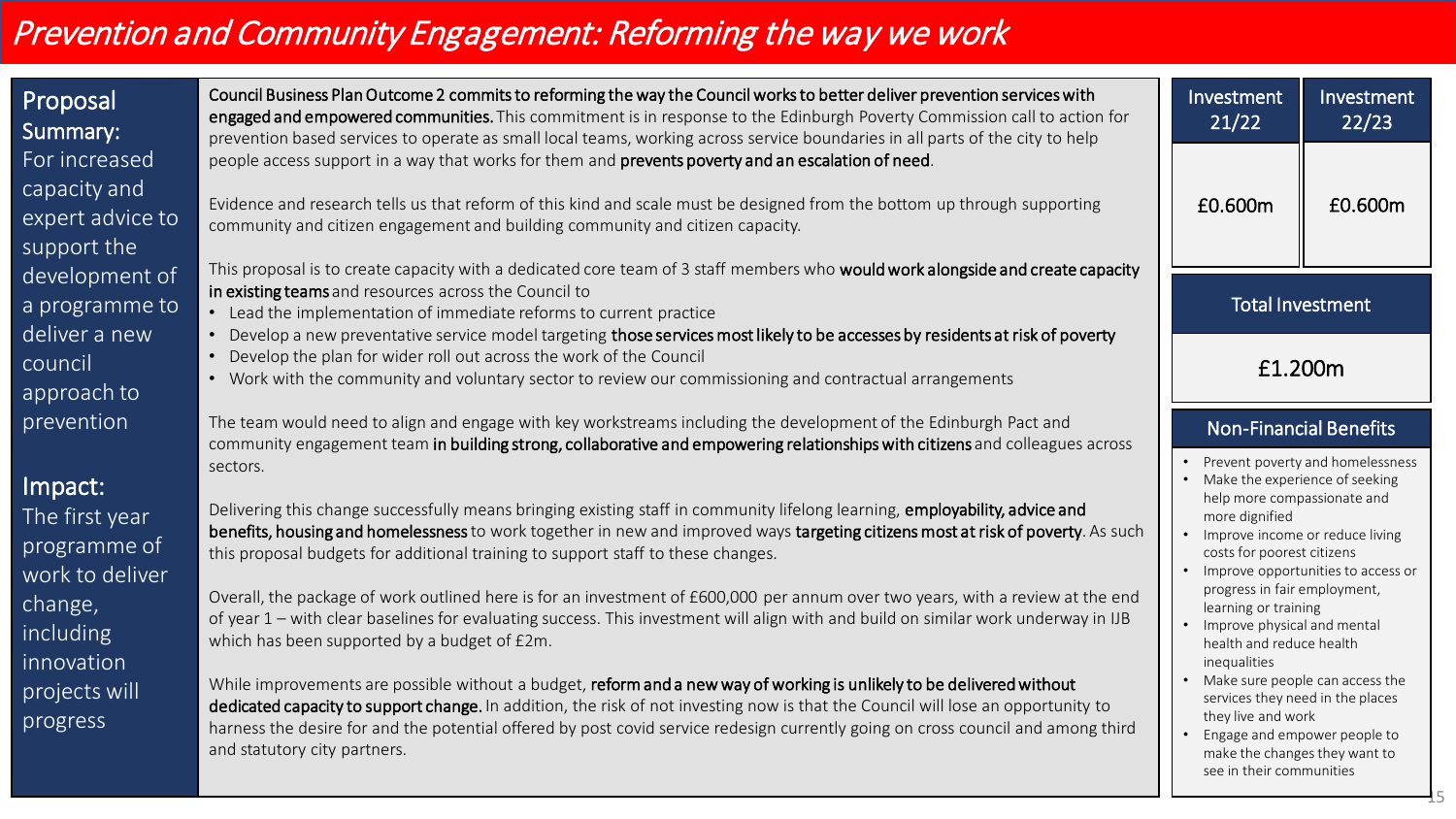# Resources – Human Resources (Diversity)

Proposal Summary: (Scope)

Impact:

The investment proposed is to provide one-off support to accelerate activities in respect of the Council's Diversity and Inclusion Strategy and the Equalities and Human Rights Framework.

At the Policy and Sustainability Committee meeting on 20th April 2021, the Committee approved the Council's updated Equality and Rights statutory framework. Recognising the opportunity to accelerate activity to deliver against this framework and more specifically improve our support to create a more diverse and inclusive workforce, this proposal proposes one-off investment of £0.180m for one year to develop and commence the rollout of modern and progressive diversity and inclusion training within the Council, both for elected members and officers. In addition, to provide capacity to support this work, a fixed-term post at Grade 8 for 12 months is proposed to enable the sourcing of a diversity and inclusion specialist to support greater focus on policy, guidance, project management and engagement in this area.

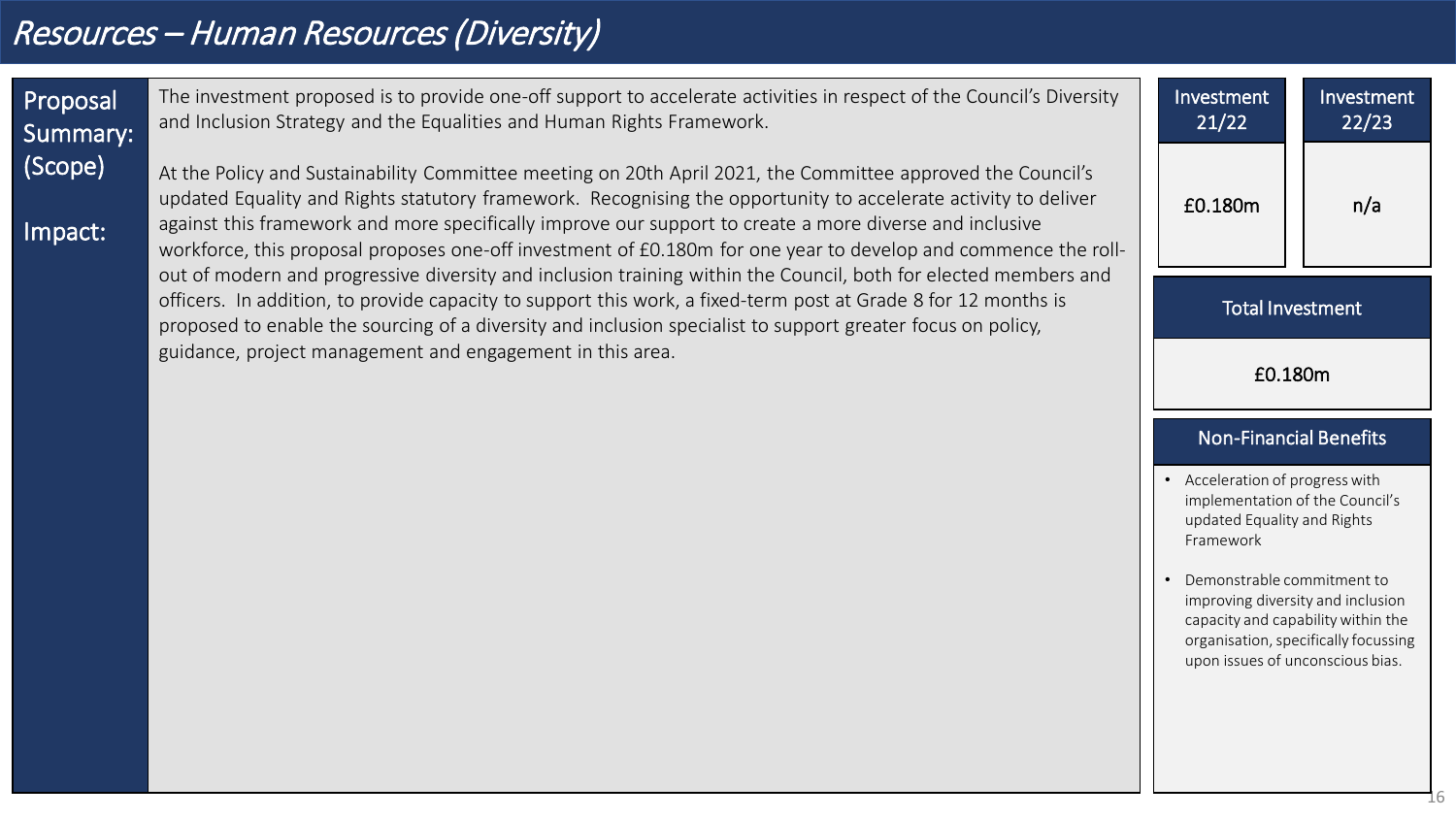# Driving a fair and just recovery from the pandemic – Affordable and accessible transport

Proposal Summary: For increased capacity and resource to reduce travel cost barriers for people seeking employment, education and key services

Impact: Improved ease of access to employment, training and key services for people in or at risk of poverty

The Council Business Plan (Outcome 11), the City Mobility Plan and End Poverty Edinburgh Delivery Plan make a commitment on action to ensure that transport options in the city are inclusive and affordable. Such actions reflect a core call to action from the Edinburgh Poverty Commission which noted that "the cost and ease of transport across the city is a major barrier to people's ability to hold down jobs, access educational opportunities and support, participate in activities and maintain family and social connections."

Such pressures are expected to grow in importance as the city begins its recovery from pandemic and recession, as large numbers of unemployed workers seek support in returning to jobs, training and education. Investment is required to ensure that transport access and cost is not a barrier to recovery and renewal for people in or at risk of poverty across Edinburgh.

• £500,000 additional investment to significantly expand capacity for community transport providers, ensuring low or no cost transport options are available in every community, expanding the provision of mobility as a service option, and making sure that access to transport is not a barrier to the take-up of employment, learning or other opportunities.

In making this investment, the programme aims to build on and maximise the impact of existing programmes, and Scottish Government programmes – including the planned expansion of free bus travel for under-22 year olds expected for implementation later this year.

| Investment<br>21/22                                                                                                                                                                                                                            | Investment<br>22/23     |  |
|------------------------------------------------------------------------------------------------------------------------------------------------------------------------------------------------------------------------------------------------|-------------------------|--|
| £0.500m                                                                                                                                                                                                                                        | £0.500m                 |  |
|                                                                                                                                                                                                                                                | <b>Total Investment</b> |  |
| £1.000m (plus £0.500m<br>recurring cost)                                                                                                                                                                                                       |                         |  |
| <b>Non-Financial Benefits</b>                                                                                                                                                                                                                  |                         |  |
| Improve income or reduce living costs<br>for poorest citizens<br>Improve opportunities to access or<br>progress in fair employment, learning<br>or training<br>Make the experience of seeking help<br>more compassionate and more<br>dignified |                         |  |
|                                                                                                                                                                                                                                                |                         |  |

- Create safe, inclusive communities that promote equality and diversity
- Make sure people can access the services they need in the places they live and work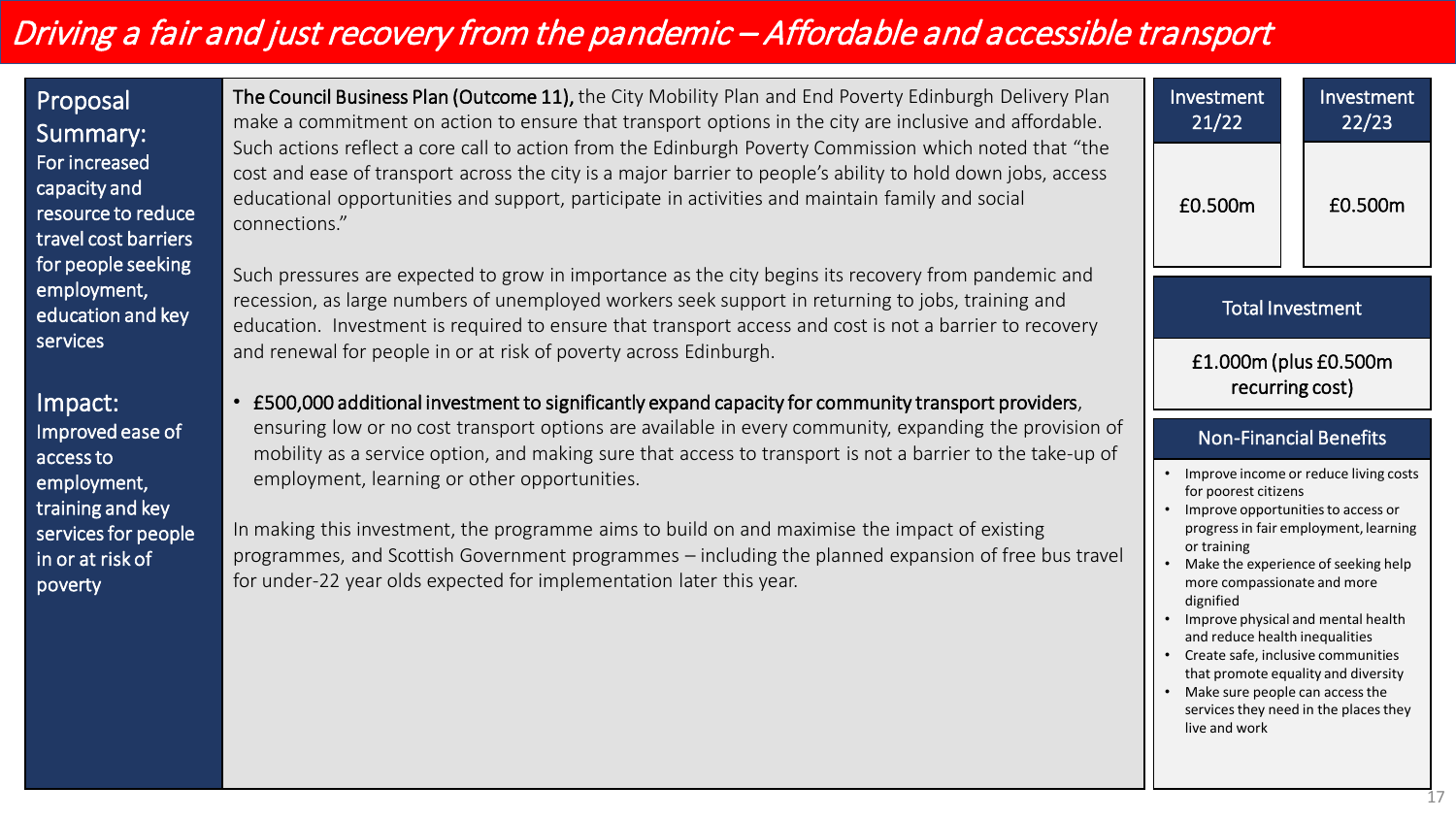## Carers' Recovery Fund

Proposal Summary: (Scope) Impact: Prior to the pandemic, almost 14% of Edinburgh's population had caring responsibilities. For many, these have increased massively since late March 2020, with other citizens also taking on new responsibilities. At the same time, the pandemic brought out the best in communities, with the voluntary and third sectors also able to respond flexibly and creatively to the challenges. Working with an experienced delivery partner, a one-off investment in a Carers' Recovery Fund would be an important recognition of carers' contribution and a signal of the Council's commitment to invest further in carers' rights to short respite breaks as set out by the Independent Review of Adult Social Care in Scotland (IRASC) and the Scottish Government's Readiness Toolkit for Integration Joint Boards Health and Social Care Partnerships. The Carers' Recovery Fund should align to agreed health and social care outcomes, focus on carers in greatest need with limited means (and facing multiple barriers) and address poverty risks which are higher among carers than other groups. Clear and transparent criteria will be developed, comparable to established criteria for short respite breaks grants. One or more of three outcomes which form a core part of the Carers (Scotland) Act 2016 and Edinburgh's Joint Carers Strategy 2019-22 should be met, namely improved opportunities for breaks from caring, Improved personal health and wellbeing and improved economic (financial) well-being. To reach the maximum number of carers in Edinburgh's communities, it is proposed to spread promotion and distribution of the payment over a period of six months, with a launch during National Carers' Week (7-13 June 2021) which this year has the theme Make Caring Visible and Valued. It is proposed to allocate some funds specifically to young carers and young adult carers, and to parent carers and carers of minority communities. Non-Financial Benefits • Recognition of the vital role of unpaid carers, particularly those in greatest need, during the pandemic and subsequent recovery, thereby addressing poverty risks • Signalling the Council's commitment to invest further in carers' rights Investment 21/22 £0.250m Investment 22/23 n/a Total Investment £0.250m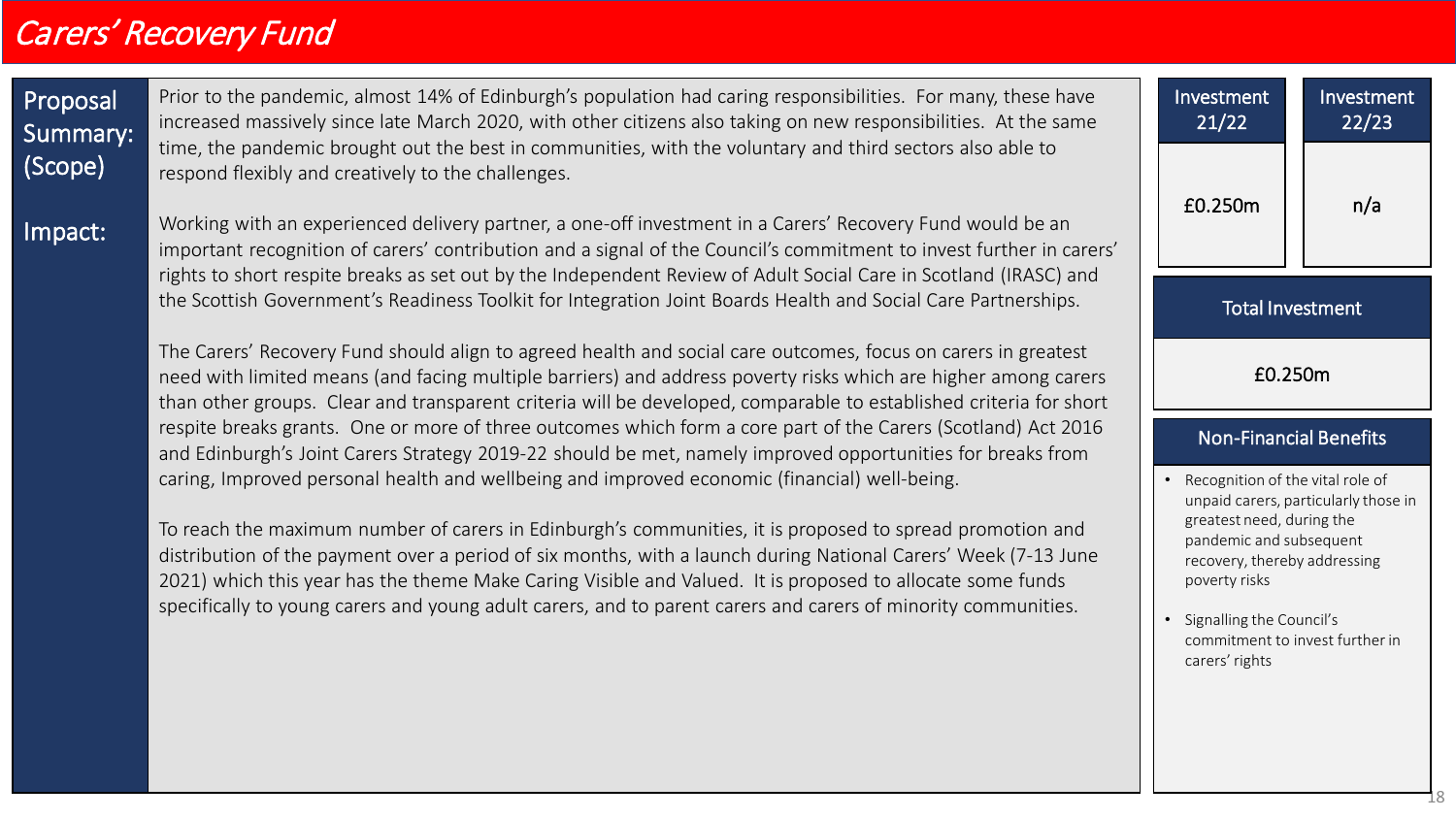| Proposal<br>Summary: | The Edinburgh Cycle Hire Scheme (ECHS) was established three years ago by Transport for Edinburgh to provide bicycles for hire<br>across the city, enabling residents and visitors to travel efficiently around the city. The current scheme is delivered under contract by                                                                                                                                                                                                                                                                                                               | Investment<br>21/22                                                           | Investment<br>22/23                                                                                            |
|----------------------|-------------------------------------------------------------------------------------------------------------------------------------------------------------------------------------------------------------------------------------------------------------------------------------------------------------------------------------------------------------------------------------------------------------------------------------------------------------------------------------------------------------------------------------------------------------------------------------------|-------------------------------------------------------------------------------|----------------------------------------------------------------------------------------------------------------|
| (Scope)<br>Impact:   | Serco, with sponsorship from JustEat.<br>The contract for the existing scheme is due to end in September 2021 and it is proposed to exercise the four-year extension option<br>(permitted under the existing concession contract). Members will be asked to approve this extension, subject to sufficient funding<br>being secured from a combination of grant funding bids (UK and Scottish Government), sponsorship revenue and ridership revenue.<br>A fixed annual fee has been requested, with further refinements of the service provision to improve the service for the customer, | £0.800m                                                                       | £0.500m                                                                                                        |
|                      | reduce the environmental impact of supporting the scheme and to reduce costs. Serco have indicated that they are not prepared to<br>extend the existing contractual arrangements as they currently carry all of the financial risk. They would be prepared to extend the<br>current contract but with a Managed Service Model.                                                                                                                                                                                                                                                            |                                                                               | <b>Total Investment</b>                                                                                        |
|                      | Financial support has been requested from City of Edinburgh Council as a contribution towards the continuation of ECHS.                                                                                                                                                                                                                                                                                                                                                                                                                                                                   |                                                                               | £1.300m (with estimated<br>recurring cost of £0.500m)                                                          |
|                      | The maximum total cost of the contract in year 1 would be £2.329m and £1.157m in years $2 - 4$ . This assumes that only ride income<br>of £0.4m is received, with no sponsorship or external grant funding.                                                                                                                                                                                                                                                                                                                                                                               |                                                                               | <b>Non-Financial Benefits</b>                                                                                  |
|                      | The cost of security upgrades will be £1.172m and TfE are in discussions to secure grant funding for this. This would be capital<br>funding.<br>The cost of purchasing the fleet which is not already owned is £0.097m per annum for each of the four years of the contract.<br>Again, grant funding is being sought for this. This will be capital funding.<br>The management fee averages £1.460m per annum in each of the four years. A reduction of £0.100m is possible but not<br>guaranteed.                                                                                        | <b>ECHS will contribute to Council</b><br>becoming sustainable and net<br>12. | Business Plan objective for the city<br>zero carbon, particularly outcome<br>ECHS will support the delivery of |
|                      | The income expected for the scheme is expected to be:<br>£0.5m income from ridership; and<br>TfE believe that they will achieve Sponsorship income of £0.5m.                                                                                                                                                                                                                                                                                                                                                                                                                              | the City Mobility Plan.                                                       |                                                                                                                |

This would mean that the maximum funding required would be £0.460m. TfE intend to seek funding to deliver the security upgrade, grant funding and additional sponsorship but these are subject to further negotiation. TfE expect to secure the capital funding required but note potential risks on both ridership and sponsorship of approximately £0.250m. On this basis, the funding gap could increase from the £0.460m noted above to £0.710m.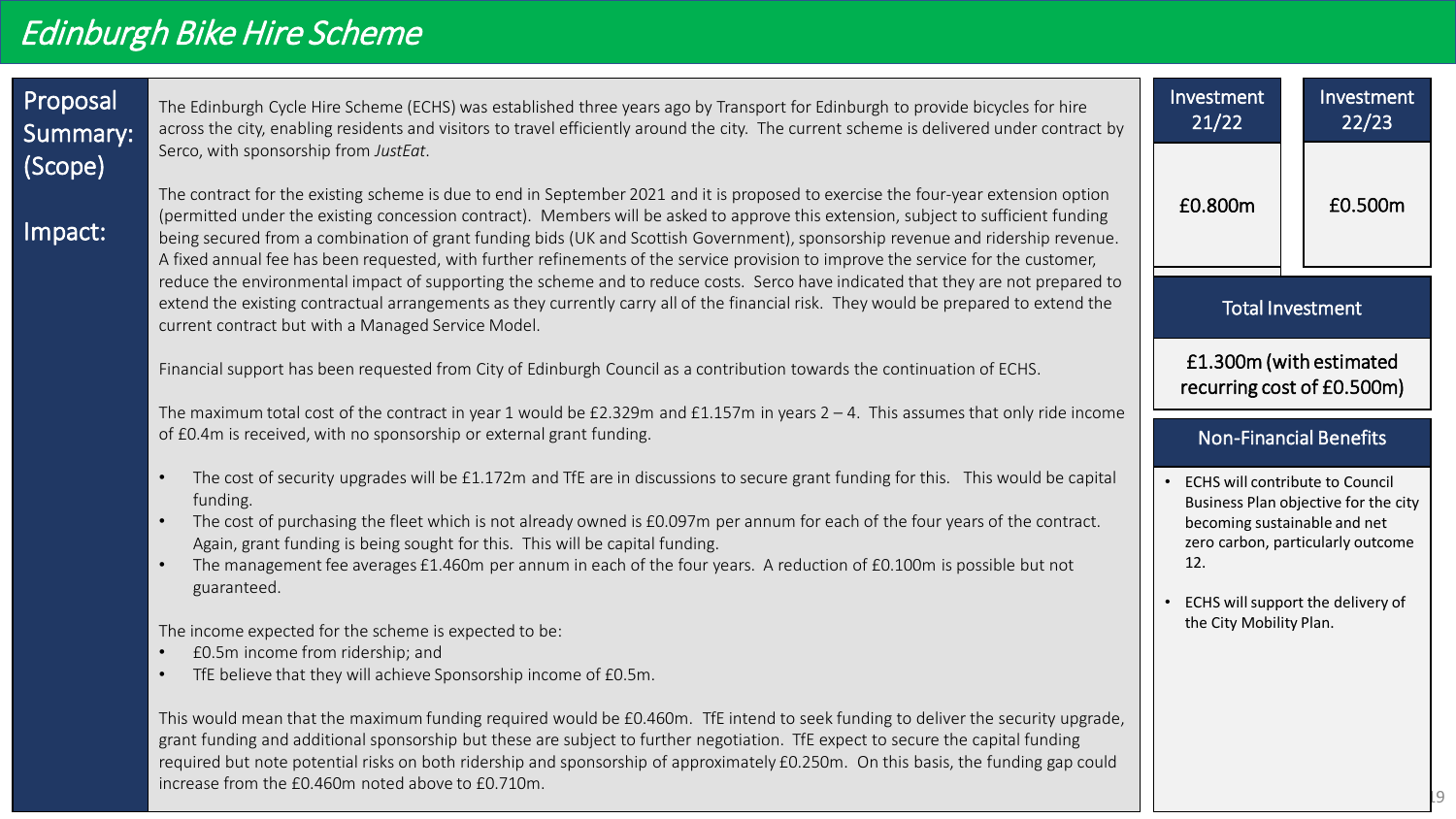# Concessionary Public Transport (Tram Travel) for Under 19s

| Proposal<br>Summary:<br>(Scope)<br>Impact: | The Scottish Government has recently announced an extension to concessionary travel arrangements which<br>means that people under the age of 22 will be able to travel on public transport for free. It is expected that the<br>funding for this will be provided by the Scottish Government, based on bus patronage. However, in Edinburgh, the<br>public transport service also includes tram travel and the existing arrangements for concessionary travel do not<br>provide sufficient funding for tram passengers.<br>Therefore, the Council currently reimburses Edinburgh Trams to enable them also to deliver the concessionary | Investment<br>21/22<br>£0.500m*                                                                     | Investment<br>22/23<br>£0.500m*     |
|--------------------------------------------|-----------------------------------------------------------------------------------------------------------------------------------------------------------------------------------------------------------------------------------------------------------------------------------------------------------------------------------------------------------------------------------------------------------------------------------------------------------------------------------------------------------------------------------------------------------------------------------------------------------------------------------------|-----------------------------------------------------------------------------------------------------|-------------------------------------|
|                                            | travel arrangements which apply for bus passengers.<br>A calculation has been made on the potential impact should Edinburgh decide to offer free travel by tram to those                                                                                                                                                                                                                                                                                                                                                                                                                                                                | <b>Total Investment</b>                                                                             |                                     |
|                                            | aged under 19, with the estimated cost being circa £0.5m. An exercise is now underway to establish the<br>estimated cost for providing free travel for people aged under 22.<br>Should the Council be required to reimburse Edinburgh Trams for this concessionary travel, these costs cannot be                                                                                                                                                                                                                                                                                                                                        | £1.000m*                                                                                            |                                     |
|                                            | met from the Place budget. It is therefore requested that funding be set aside to meet these costs, if required, in<br>2021/22 and 2022/23 and that arrangements are put in place to meet these costs on an on-going basis from<br>2023/24.                                                                                                                                                                                                                                                                                                                                                                                             | <b>Non-Financial Benefits</b><br>• The tram forms an integral part of<br>network and contributes to | the Council's sustainable transport |
|                                            | * Note – these costs are based on the assessment of free travel for those under 19. This cost will increase if the<br>cost applies to those under 22.                                                                                                                                                                                                                                                                                                                                                                                                                                                                                   | and would help to support the<br>effort to end poverty by 2030.                                     | business plan objectives 11 and 12  |
|                                            |                                                                                                                                                                                                                                                                                                                                                                                                                                                                                                                                                                                                                                         |                                                                                                     |                                     |
|                                            |                                                                                                                                                                                                                                                                                                                                                                                                                                                                                                                                                                                                                                         |                                                                                                     |                                     |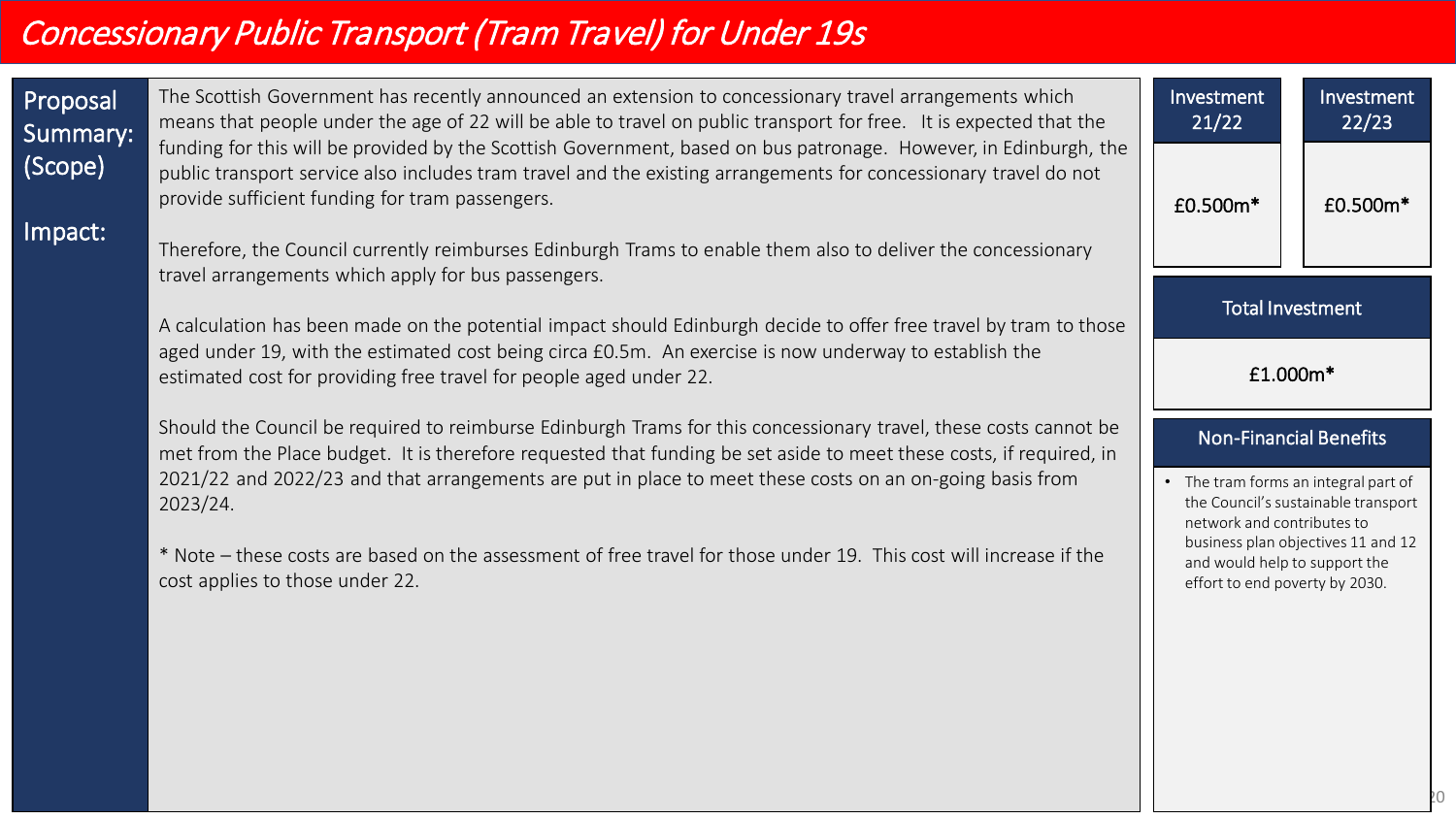# Edinburgh's Summer Festivals 2021

| Proposal<br>Summary:<br>(Scope) | Edinburgh's August Festivals and Fringe have been significantly impacted by the outbreak of COVID-19 and, while recognising that it<br>would be impossible to stage these Summer Festivals on the scale and impact of previous years, the current Scottish Government<br>guidance provides an opportunity to support the city's economic recovery and the wellbeing of residents by their staging a hybrid<br>model which combines live and digital events to: | Investment<br>21/22                                                                                                   | Investment<br>22/23 |
|---------------------------------|----------------------------------------------------------------------------------------------------------------------------------------------------------------------------------------------------------------------------------------------------------------------------------------------------------------------------------------------------------------------------------------------------------------------------------------------------------------|-----------------------------------------------------------------------------------------------------------------------|---------------------|
| Impact:                         | support audience wellbeing and the leisure and tourism economy in a way digital alone does not;<br>help local creatives to deliver live work as wider market demand restarts; and<br>$\bullet$<br>position Scotland for recovery by creating marketing assets which showcase the city's unique experiences and places across the<br>world.                                                                                                                     | £0.500m                                                                                                               | n/a                 |
|                                 | Current restrictions and public health requirements mean that the festivals are unable to rely on their normal funding streams.<br>Additional support is required so that as full a programme as possible of COVID-secure events can be delivered. The Scottish                                                                                                                                                                                                | <b>Total Investment</b>                                                                                               |                     |
|                                 | Government has earmarked one-off funding of £1m for Edinburgh's August Festival activity in 2021 and has requested that the<br>Council provide some match funding to enable live events to take place.                                                                                                                                                                                                                                                         | £0.500m                                                                                                               |                     |
|                                 | A package of up to £1.5m would be created and a joint plan is being developed which would see support for a range of small,<br>medium and larger scale events. The governance and delivery mechanisms, including criteria, for the proposed fund are under<br>development. The intended focus for the Council resource is more specifically for Edinburgh-based Fringe producers and venues and                                                                | <b>Non-Financial Benefits</b>                                                                                         |                     |
|                                 | their participation and recovery given their importance as the foundations of the city's core cultural jobs, talent retention and<br>creative infrastructure. It is not intended for the main festivals or the Fringe Society itself.                                                                                                                                                                                                                          | • In support of the Council business<br>plan, this additional support will<br>also support the recovery of the        |                     |
|                                 | This funding, in partnership with the Scottish Government financial support, is vital to supporting the recovery of the city's creative<br>economy for performers, production support and the wider sector supply chain. COVID-19 has had a significant detrimental impact                                                                                                                                                                                     | city centre and businesses<br>(objective 10)                                                                          |                     |
|                                 | on this sector, with many people unable to work for the past 12 months, so bringing forward plans for Summer Festivals 2021 not<br>only supports individuals and small businesses but also the wider local and city economy. Alongside their digital programming and<br>promotion, by having events on the ground, this will also support the wider city economy, especially the hospitality and retail sectors.                                               | Support for the city's creative and<br>hospitality sectors which have<br>been significantly impacted by<br>COVID-19   |                     |
|                                 | In addition, the Summer Festivals will be targeting local and regional audiences, prioritising accessibility and engaging with local<br>residents and communities. The Culture Service will continue its support role with other festivals and events throughout the year.                                                                                                                                                                                     | • Improve wellbeing for local<br>people, offering the opportunity<br>for enjoying creative and social<br>experiences. |                     |